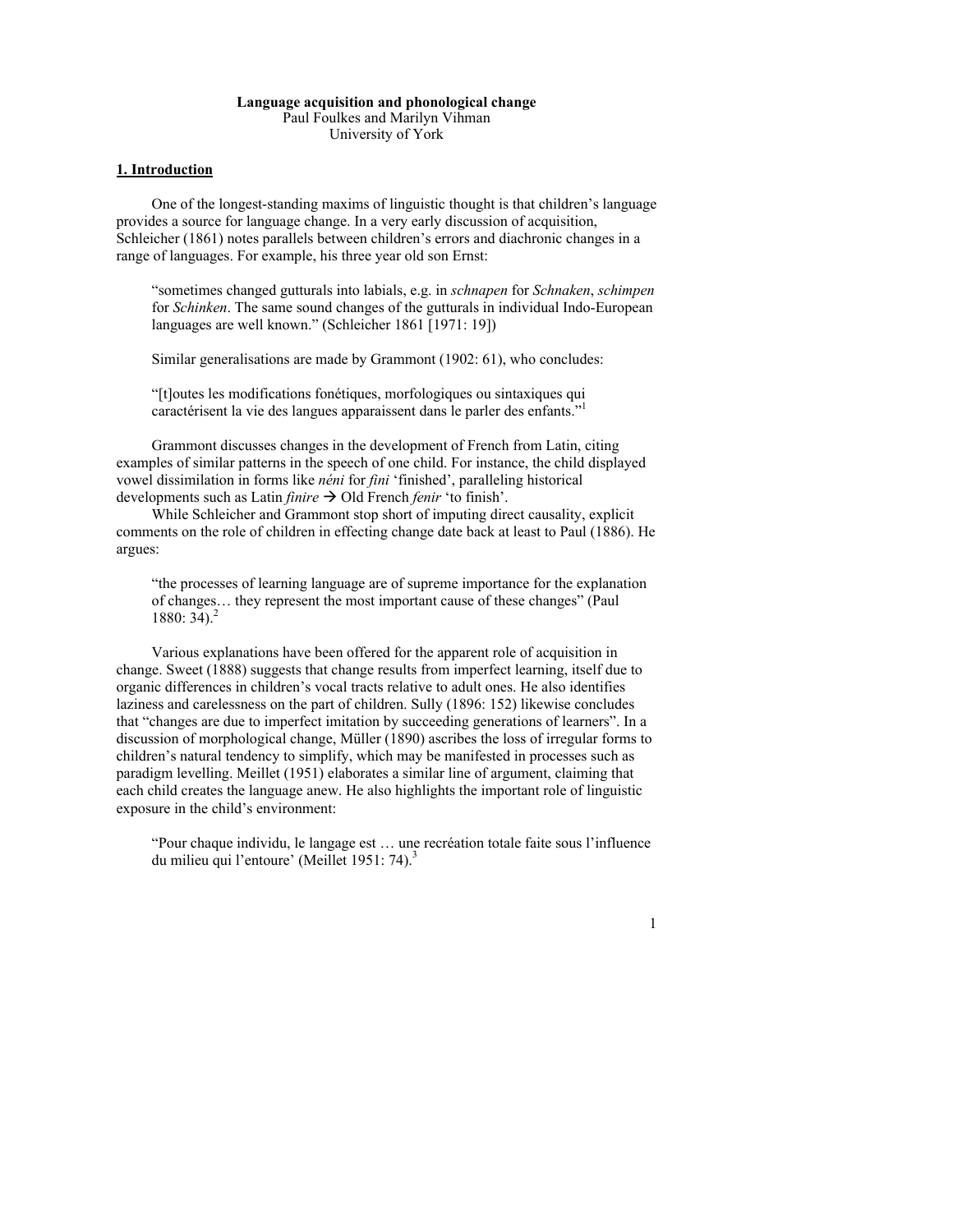The lines of reasoning that characterised discussion of acquisition and change in the nineteenth and early twentieth centuries have numerous echoes in more recent work. Generative linguists readily adopted the view that imperfect learning is a cause of change. For example, following Meillet, Halle (1962: 344ff.) hypothesises that the child "constructs his own optimal grammar by induction from the utterances to which he has been exposed." The child may arrive at a different grammar from that of adults in the same community, since a set of utterances may be generated by more than one grammar. Kiparsky (1965) continues this reasoning:

"Imperfect learning is due to the fact that the child does not learn a grammar directly but must recreate it for himself on the basis of a necessarily limited and fragmentary experience with speech. It is in no way surprising that the grammar should change in the process of transmission across generations of speakers." (Kiparsky 1965: 4)

Similar comments continue to be expounded in contemporary textbooks. For instance, Fromkin, Rodman & Hyams (2011: 528) state:

"A basic cause of change is the way children acquire the language. No one teaches a child the rules of grammar. Each child constructs the rules of her language alone, generalizing rules from the linguistic input she receives."

While the logic of the comments quoted above may seem sound, we nevertheless also find scepticism as to the role of children in causing change. Saussure (1915), for example, reflects on similarities between changes and children's errors, but considers the problem of change "undented" by a comparative approach. He continues:

"what prompts a generation to retain certain mistakes to the exclusion of others that are just as natural is not clear. From all appearances the choice of faulty pronunciations is completely arbitrary, and there is no obvious reason for it. Besides, why did the phenomenon break through at one time rather than another?" (Saussure 1915 [1974: 149])

Bloomfield (1933: 386) also argues against the proposition that children are responsible for change, and, like Saussure, highlights the unresolved questions of 'why here?' and 'why now?': "no permanent factor ... can account for specific changes which occur at one time and place and not at another."

A similar conclusion is reached by Drachman (1978): "[t]he role of primary acquisition in language change seems to have been exaggerated". Kiparsky (1988) found the arguments of Drachman (1978) and Vihman (1980; see below) sufficiently persuasive to state, with reference to Andersen (1973, 1978) but not to his own earlier claims, that "empirical study of child phonology gives little support for [Andersen's] theory [of a pervasive role for acquisition in sound change]", adding that "the class of typical or potential sound changes does not match the class of typical or potential child language processes" (p. 390). Other commentators go even further, completely dismissing the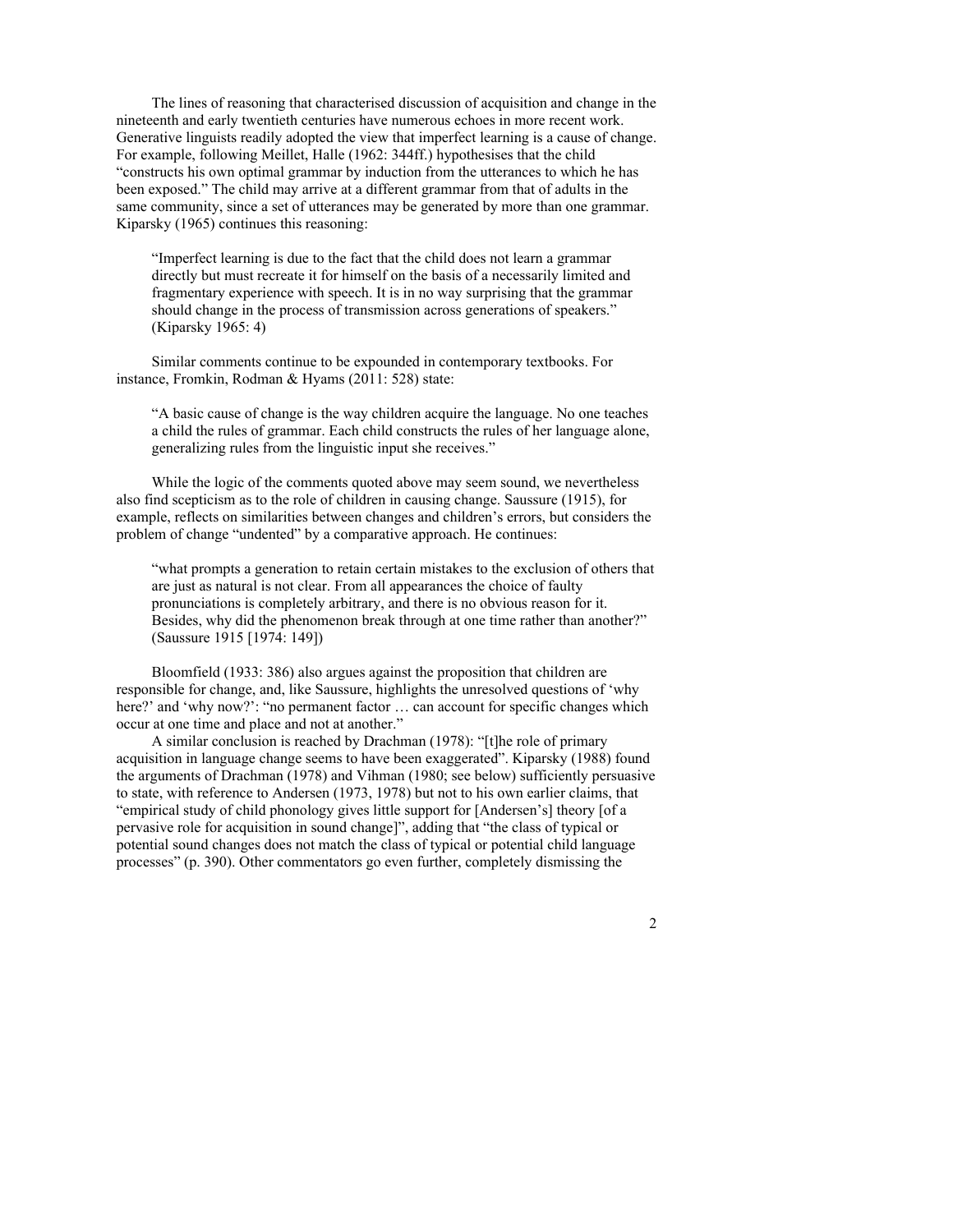potential role of children. For example, Aitchison (2003: 739) states bluntly: "babies do not initiate changes".

Debate on the relationship between acquisition and change, then, has persisted for 150 years – in effect, the lifetime of modern linguistics. However, it seems that no consensus has yet emerged. A fundamental reason for the lack of agreement, in our view, is the scarcity of attempts to assess the validity of the claim empirically (a point noted by Jespersen 1922, yet little has changed). Although some authors provide examples to illustrate similarities between patterns in child speech and language change, few do so systematically. Instead, most marshal anecdotal or cherry-picked examples, often from a single child (e.g. Schleicher 1861, Grammont 1902). More egregiously, numerous writers lay out their argument without reference to data. Remarkably few systematic empirical studies have been conducted to explore whether children's 'errors' are genuinely universal, whether these errors do indeed emerge as changes, or whether there are other types of change that do *not* appear in children's speech. Particularly lacking is crosslinguistic evidence to support the assumption that children everywhere make the same mistakes. Among the few exceptions are Greenlee and Ohala (1980), Vihman (1980) and Locke (1983), reviewed in section 3 below (see also Baron 1977 and Hooper 1980 on syntactic and morphological change).

A further problem for establishing agreement on the role of acquisition in change is the lack of unity on what is meant by the terms 'acquisition' and 'change' themselves. Few scholars offer any formal definition of their use of these terms. The problem of definition is further compounded in the case of phonological acquisition and change by the more general debates over the delimitation of 'phonology,' especially with respect to its relationship with phonetics (see also Scheer, Hale & Reiss, this volume).

Taking such matters into account, our aim in this chapter is to review the evidence that has been cited in arguments on the role of acquisition in promulgating change (section 3). Given the paucity of empirical studies we also present new data from our own studies, gathered within both sociolinguistic and developmental frameworks (section 4). We believe this is the largest dataset yet assembled to address the issue. However, we first consider in more detail the problem of definitions of terms, as this enables us to draw out various methodological and theoretical issues that underpin the debate.

#### **2. Terms of reference**

#### **2.1 acquisition and children**

Few if any commentators explicitly define 'acquisition', or even 'children'. We infer that most refer solely to first language acquisition, and to developmental processes manifested by infants and children prior to the end of an assumed critical period (i.e. before puberty; Lenneberg 1967). This is therefore the frame of reference that we adopt when presenting our empirical data in section 4.

However, it is difficult to evaluate or compare studies without consideration of what the authors consider to be their objects of study. First, we should not treat children as if they form a homogeneous speech community. 'Child' is a very broad demographic category (Aitchison 2003: 738). The linguistic patterns of a two-year-old differ from those of a three-, six-, or twelve-year-old. Social influences vary across the age range, as

anglap03 25/3/11 **Comment:** Eds – please check. We have based this comment on drafts f their chapters.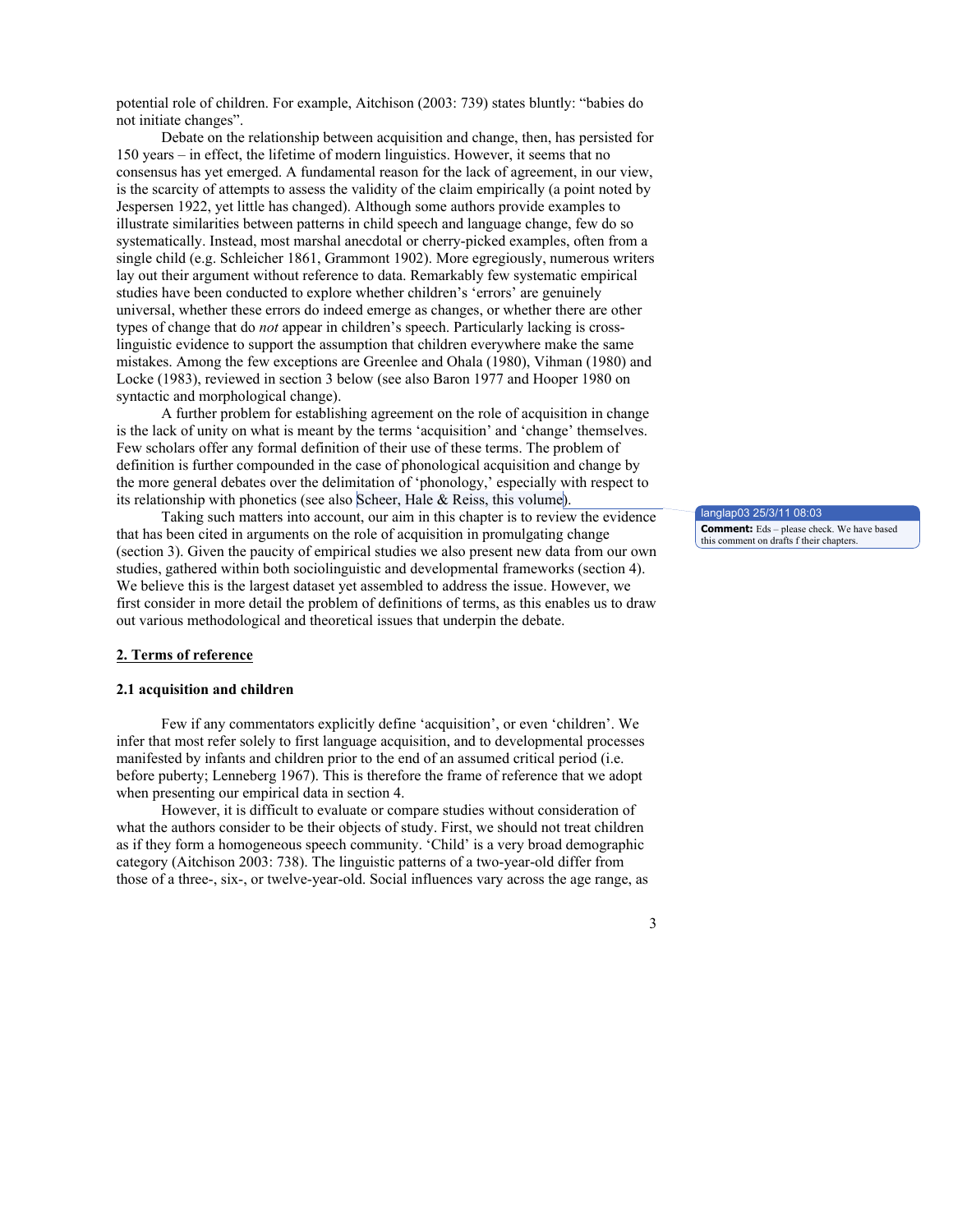do knowledge and motor skills. Moreover, we need to consider variability within and across children. Children learning a language do not do so at the same rate or in the same sequence. It also goes without saying that generations of speakers do not arrive in wellorganised, discrete groups like coach parties of tourists arriving at their destination (Manly 1930). Cross-generational comparison must therefore take account of the fact that any differences will be manifested gradually and perhaps over an extended period of time.

Secondly, we must ask the question: when does acquisition begin and end? We can ask specifically at what age the critical period ends, and even whether it is necessary to assume a critical period (Johnson & Newport 1989, Bialystok & Hakuta 1999, Birdsong 2005). It is certainly clear that an individual's first language may change over the lifespan (Harrington 2006, Yaeger-Dror this volume). To that extent it can be argued that acquisition is not solely restricted to childhood. Might adult language learning also shed light on change? To address the question of timescale also demands consideration of *what* is being acquired, which in the case of phonology is not straightforward (see further 2.2 below).

Thirdly, in many societies acquisition of second and further languages is the norm rather than the exception, a process that may well extend into adulthood. For some individuals there may be learning of second dialects of the initial language. To what extent do L2 or D2 acquisition shed light on change?

Consideration of such issues is essential in order to gather appropriate evidence to fully assess the role of acquisition in change. However, due to restrictions of space we set such issues aside, and concentrate on evidence from infants and young children.

#### **2.2 phonology and phonological**

In discussions of acquisition and change, as in linguistics more generally, the terms 'phonology' and 'phonological' are used with variable meanings. For some writers the terms clearly refer to the abstract system of processes and the inventory of contrasts, at the cognitive level and/or referring to language as an abstract system, distinct from phonetic realisation. Blevins (2004: 91), for example, expressly limits her discussion of change to abstract categorical phonology, free of phonetic detail. Naturally there is also variability in the specific issues investigated and terms used, reflecting the theoretical position adopted. In the generative tradition, for instance, Halle (1962) and Kiparsky (1965, 1968) discuss children's learning of transformational rules and the effects acquisition may have on the rule inventory. Stampe (1969, 1979) sought evidence to support the hypothesis of innateness, while in Optimality Theory discussion of change focuses on reordering of constraints in the constraint hierarchy.

For other writers, however, the principal object of focus may instead be the phonetic realisation of phonological units, with arguably no clear division between what might be distinguished as 'phonetic' versus 'phonological'. In his detailed consideration of chain shifts in vowel systems, for example, Labov (2001) discusses phonemic mergers and splits. These are examples where the system of phonological contrasts undergoes reduction or expansion (see further Gordon, this volume). However, Labov also discusses changes in which there is no effect on the *number* of elements in the system, but rather in the orientation and coordination of their associated phonetic patterns. Through

langlap03 25/3/11 08:03 **Comment:** Eds – pls check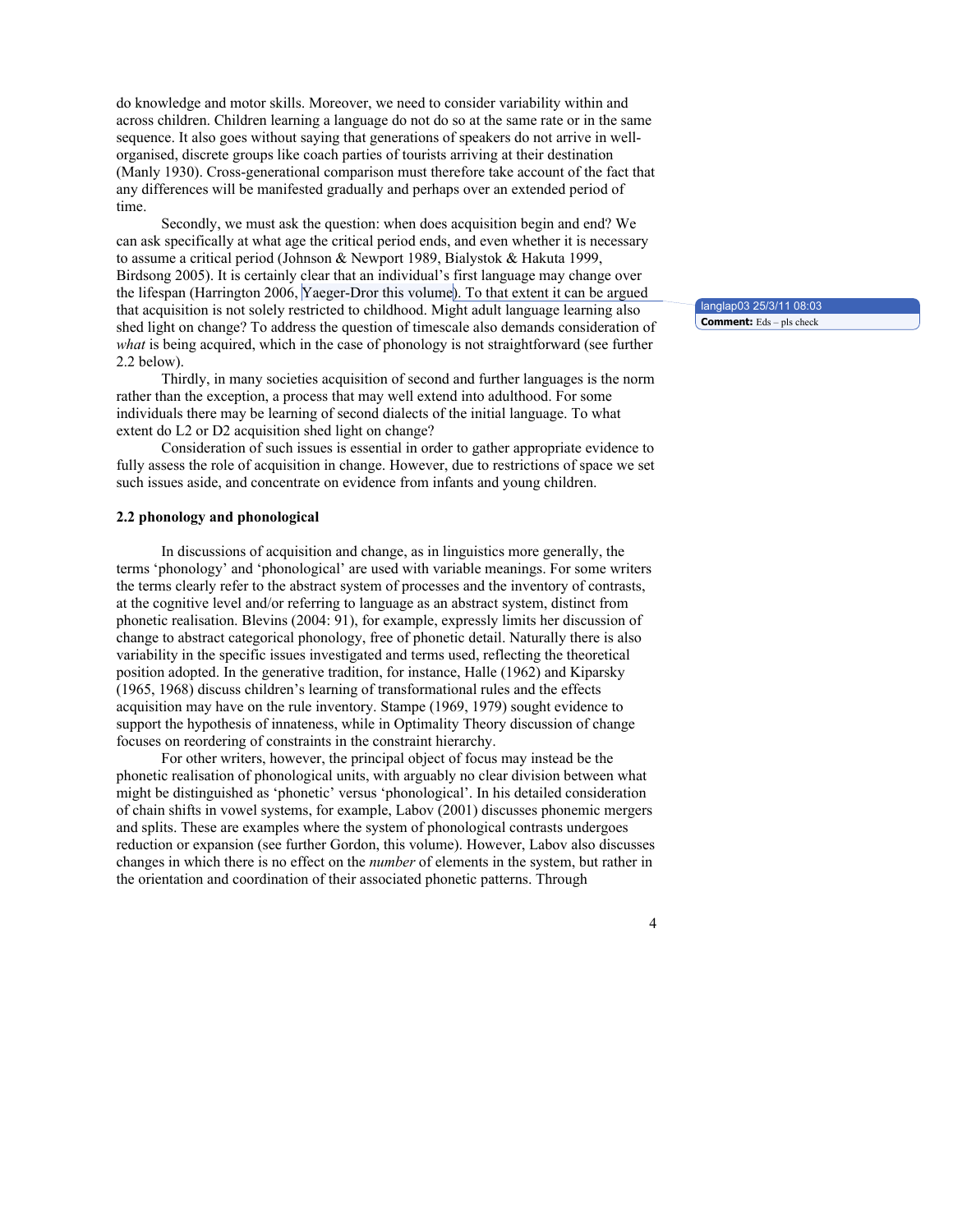examination of acoustic data, certain vowels are shown to be fronting, backing, raising, or lowering, sometimes in coordinated patterns that maintain the overall system of contrasts. In such cases the issue of change is clearly phonetic rather than phonological, in a strict sense. Also worthy of comment is the fact that discussions of acquisition and change invariably focus on matters of segmental contrast or realisation. Studies of variation and change in suprasegmental features are rare (but see Local 1982) and we are not aware of any comments linking developmental patterns to variation or change in aspects of suprasegmental phonology.

We do not highlight these differences in definition or approach in order to align ourselves with any particular position. In addressing the potential influence of acquisition on phonological change, though, it is imperative to delimit appropriate objects of study. Are we to claim that children are responsible for changes at the phonetic level, for those that affect abstract elements and processes, or for both?

## **2.3 change**

What is a sound change? The answer to this question of course depends in part on one's conception of phonology. But what counts as change rather than variation? Again, answers differ through the literature. Many of the commentaries on acquisition and change from nineteenth century linguists were delivered in the context of discussions of the comparative reconstruction of Proto-Indo-European (PIE), itself sometimes couched in a broader frame of Darwinian evolution. The focus was therefore on differences between states of languages over very long time periods, perhaps millennia. For example, Schleicher considers parallels between children's errors and the relationship between PIE and modern Germanic, with reference to processes such as Grimm's Law. The changes involved are extreme enough for us to categorise the end points as different mutually unintelligible languages, in which the change has operated to a state of completion. For example, all speakers of modern German use [f] where PIE had \*/p/ (e.g. *Fuß* for \*ped- , 'foot').

By contrast, more recent discussions of change often refer to ongoing and incomplete processes. Recognising synchronic variation as an essential stage in the development of any change was the first major contribution to historical issues from the emergent field of quantitative sociolinguistics (Weinreich, Labov and Herzog 1968). It is hypothesised that any historically complete change must have progressed through a period of synchronic variation where the old and new forms of the unit undergoing change coexisted (in the speech community if not necessarily in the minds and mouths of individuals).

This conception of change in general allows us to consider phonological change from rather different perspectives than did Schleicher and his contemporaries. It is possible to distinguish the linguistic constraints on a given form from the social constraints on its usage. We can identify change not in absolute terms but as statistical shifts whereby an old form reduces in currency relative to an incoming form. We can examine the phonological or phonotactic contexts of use of a form to assess whether it is spreading through the lexicon or grammar, by participating in new phonological processes, for instance. We can also consider differences in usage within subsections of a speech community rather than its entirety. Change may thus be conceptualised as the first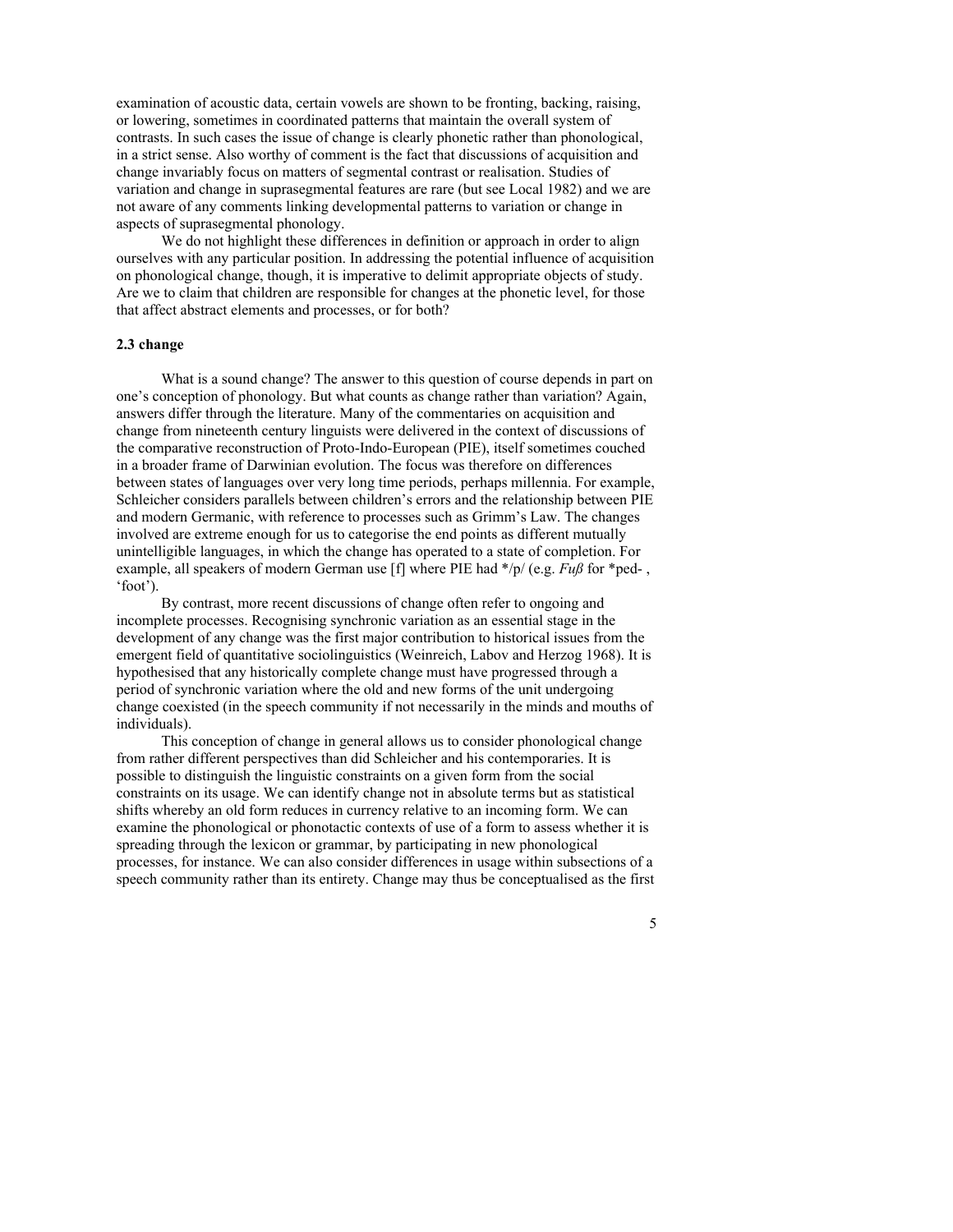adoption of a linguistic form by a subgroup within a community (defined, for example, by social class, gender, or ethnicity), or as a form appearing in new (socio)linguistic domains (for example, when a traditionally vernacular form becomes acceptable in formal speech styles).

It is furthermore essential in discussions of change to distinguish *actuation* (or *initiation*, *innovation*) from *transmission* through both the speech community and the grammar (also referred to as *promulgation*, *spread*, *restructuring*). *Actuation* refers to the initial appearance of a new form, for example, a phonetic variant previously unrecorded in a particular language. All changes must start somewhere. In principle, the genesis of a change such as German /f/ from PIE \*/p/ could be traced back to a particular individual at a particular moment who was the first to utter [f] where his predecessors and peers had always used [p]. In practice, of course, such individuals are highly unlikely to be found, at least as far as phonological change is concerned. (Lexical changes, on the other hand, may sometimes be ascribed to particular individuals or incidences.) Efforts to explain actuation have therefore generally been experimental (e.g. Ohala 1989, Foulkes 1997). Such approaches are grounded on the principle that human vocal tracts and perceptual systems are essentially identical in all speaker-listeners of all languages and at all points in the history of fully-fledged languages. Observing consistent patterns of variation in pronunciation and perception can therefore shed light on how such variations may emerge and eventually become phonologised (see further Yu, this volume).

In reviewing commentaries on the role of acquisition in change, it seems that most limit their discussion to actuation. Children's forms that differ from those of adults are cited as examples of variations that may in time crystallise as long-term change. But in order to explain change fully we must also address the issue of *transmission*: how, when and why is an innovation adopted by other speakers such that it can gain a permanent foothold in the language? In constructing an argument for the role of children in change it is therefore not enough to simply list forms used by one or more particular children: we also need to establish how and why other language users might adopt the innovations produced by the children. Furthermore, in explaining what we term historical and complete changes, we must acknowledge that it may take long time periods for such changes to reach completion. Therefore we must ask not only how phonological patterns for one generation differ from those of the previous generation, but also how successive generations happen to transmit the change in the same direction. For example, Labov (2001: 419) estimates that the current patterning of English (ing) has taken over a thousand years to emerge and settle into a state of stable variation (see also Keller 1994: 159). Sociolinguistic studies in particular offer insights into the transmission processes (see Tagliamonte & D'Arcy 2009, D'Arcy this volume).

#### **2.4 summary**

In consideration of the issues raised in section 2, it is clear that comparison of previous studies on acquisition and change is problematic. Studies may, explicitly or implicitly, have quite different conceptions of the key issues. They may therefore also adopt different methods in providing or examining evidence for a link between acquisition and change. However, we now turn to a more detailed review of previous empirical approaches.

langlap03 25/3/11 08:03 **Comment:** Eds – pls check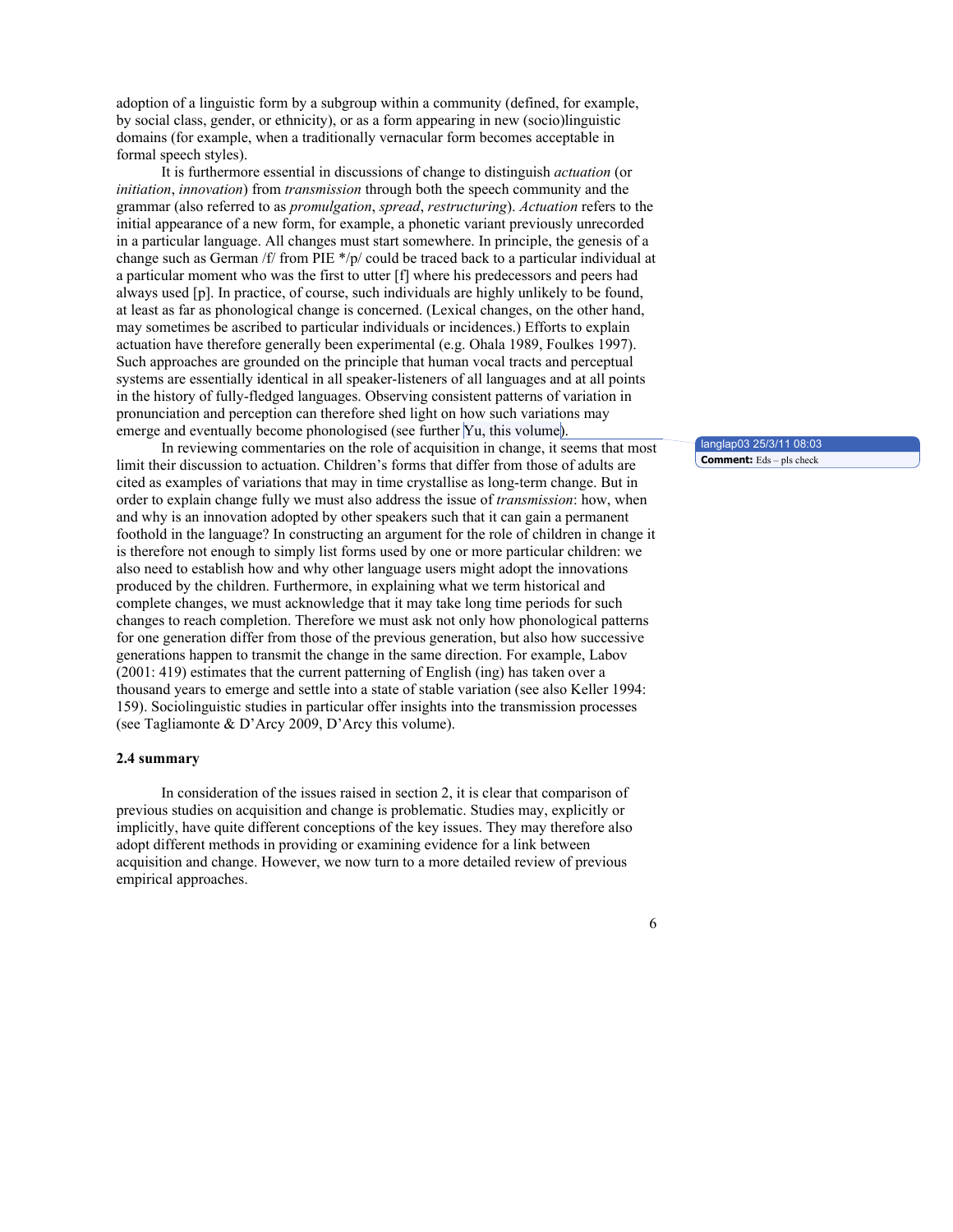# **3. Empirical studies of acquisition and phonological change**

## 3.1 developmental studies

Three studies have made a systematic comparison of developmental patterns and regular sound changes: Greenlee and Ohala (1980), Locke (1983), and Vihman (1980).

#### 3.1.1 Greenlee & Ohala (1980)

Greenlee & Ohala (1980) adapt Ohala's well known approach to adult speakers, focusing on the physical constraints imposed by the perceptual system and vocal tract. They identify patterns in child language that may be explained with reference to natural dynamic properties of the vocal tract, aerodynamics, or varying perceptual responses to ambiguous speech signals. Such patterns are shown in some cases to parallel patterns found in sound change, and thus could constitute innovations that ultimately lead to change. For example, [n] and [l] are argued to show close acoustic similarity, such that children are predicted to confuse one for the other. Synchronic alternations and historical changes from /n/ to /l/ and vice-versa are also fairly common.

Greenlee and Ohala refrain from identifying children as a cause of change, arguing that the underlying physical causes – the vocal tract and perceptual systems – are effectively the same as those of adults, who therefore might themselves be responsible for innovations. It should be noted, however, that this line of reasoning is flawed in one crucial respect: the vocal anatomy and physiology of a child are not scale models of those of adults (Lieberman, Crelin & Klatt 1972). For example, the child's tongue is large in relation to the size of the oral cavity (Stark 1980; Kent 1981), making palatal contact in the articulation of dentals or alveolars a more likely outcome for the relatively young child than for the adult. Greenlee and Ohala also leave unanswered (as does Blevins 2004) the question of asymmetric sound changes, where two sounds are perceptually similar yet change invariably involves developments from one member of the pair to the other. An example of this is /θ/ and /f/, where cross-linguistic patterns almost always show /θ/ developing into /f/ (see also Foulkes 1997 on /f/ > /h/ changes).

#### 3.1.2 Locke (1983)

Locke (1983) is primarily interested in establishing similarities between child production and adult phonology, supported by some quantitative analyses but also by selected examples of similarities and differences between developmental processes and cross-linguistic patterns of change and allophony. Some of the processes he identifies as common to children and change are final devoicing, stopping, final deletion, final frication and cluster reduction. Locke notes the temptation to ascribe the origins of sound change to children, but declines to take an interpretable position on the matter:

"It is clear that sound change ultimately involves both children and adults, and that many of the historically confirmed cases of phonological change are remarkably like the transient developmental changes of childhood. But... relatively little is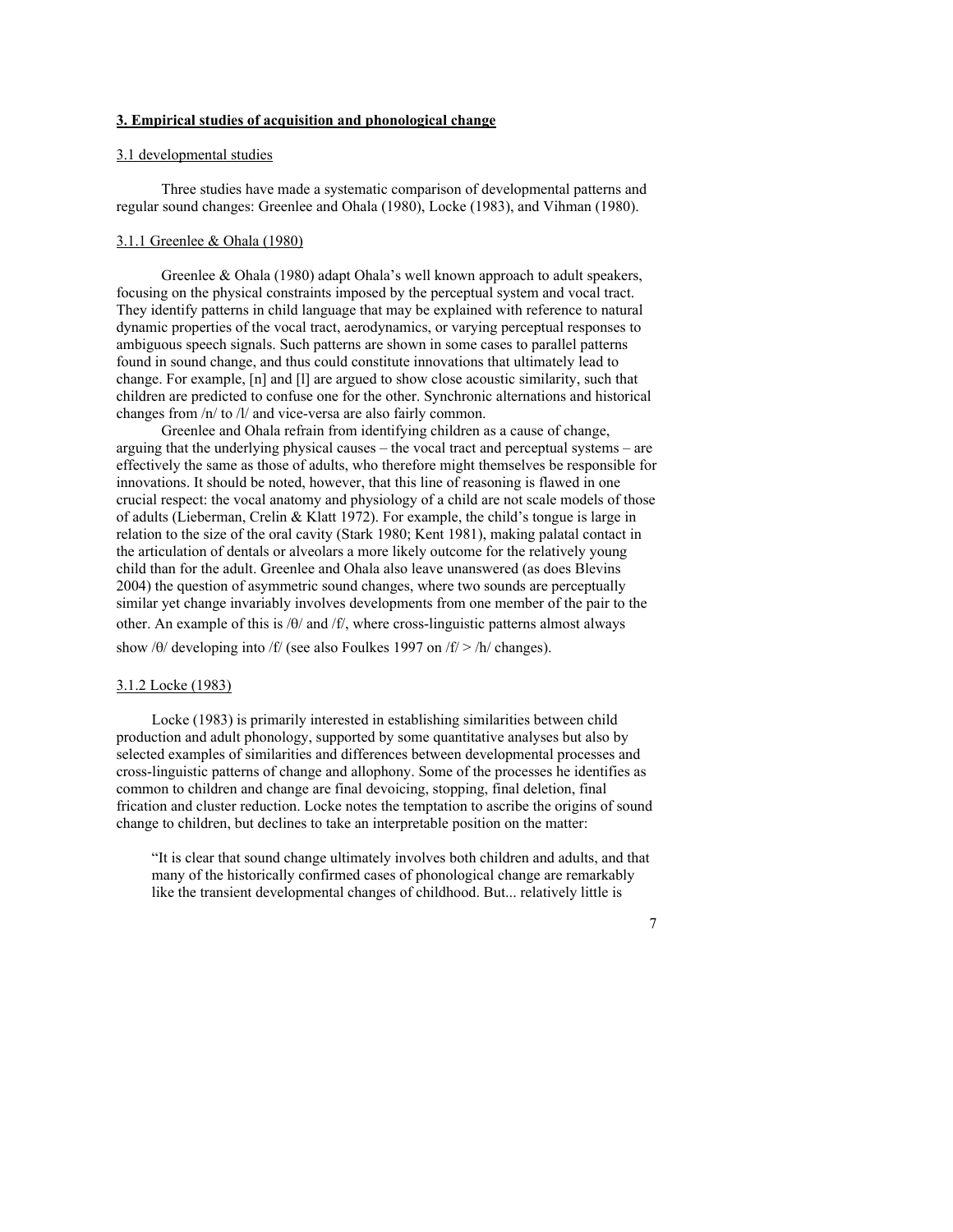known about the relative contributions to sound change of children and adults... My own view is that the child is both an agent of sound change and a victim of sound change…" (p. 116)

Locke also notes a number of cases where child data are not mirrored by sound change (fronting of consonants) or vice versa (lenition of stop to fricative, where children are more likely to do the reverse).

#### 3.1.3 Vihman (1980)

Vihman (1980) focuses on three developmental processes that are very common, especially in the first year of word use: consonant harmony, long word reduction, and consonant cluster reduction, comparing them to possible parallel cases among some wellestablished sound changes. Prefiguring her conclusions, she asserts at the outset that

"though many disparate parallels may be found, some of the most common or typical child language processes are either virtually non-existent or totally different in detail in adult synchronic processes and in sound change." (p. 305).

Vihman provides a quantitative analysis of the recorded word forms of eleven children, each learning one of five languages: English, Spanish, Czech, Slovenian or Estonian. The sample is based on the availability of a full word list for the child, whether from a diarist parent (including Vihman herself in the case of two children acquiring Estonian) or from transcribed data based on recordings undertaken as part of a research project. The ages of the children providing the data ranged from about 1 year, for first word use, to 2;6. We summarise the findings briefly here.

Consonant harmony, although not a universal of child language as sometimes claimed (Smith 1973), affected an average of 14% of the words produced by the 13 children included in an earlier study (based only on target words presenting the challenge of a  $C_1...C_2$  sequence: Vihman 1978) and as much as one-third of those words in the case of some children. The process is rarely found in adult grammars, however, and must therefore be rare as a diachronic process (Drachman 1978).

Long word reduction occurred in the word production of all 11 children included in Vihman's 1980 sample (see further Vihman 1996: 201ff.; Echols & Newport 1992). The analysis applied only to words of more than two syllables – a challenge for the child that is relatively rare in English but frequent in Spanish, for example. Omission of syllables is common in child speech (affecting a mean of 56% of the long words attempted in Vihman's sample, with a range from 26% to 90%) and is also a widely reported phenomenon in historical sound change. The details differ in acquisition as compared with the historical record, however. In the case of the children, although the number of long words attempted is relatively small, the overall tendencies are clear (where percentages are used to compare stressed and unstressed syllables across languages of differing accentual patterns). First, the stressed syllable is very rarely omitted. Secondly, the final syllable is typically retained even when unstressed (78% of all 3- and 4-syllable words) – a fact that can now be safely ascribed to the final-syllable lengthening that is characteristic of both adult and child production (Snow 1998, Vihman, DePaolis & Davis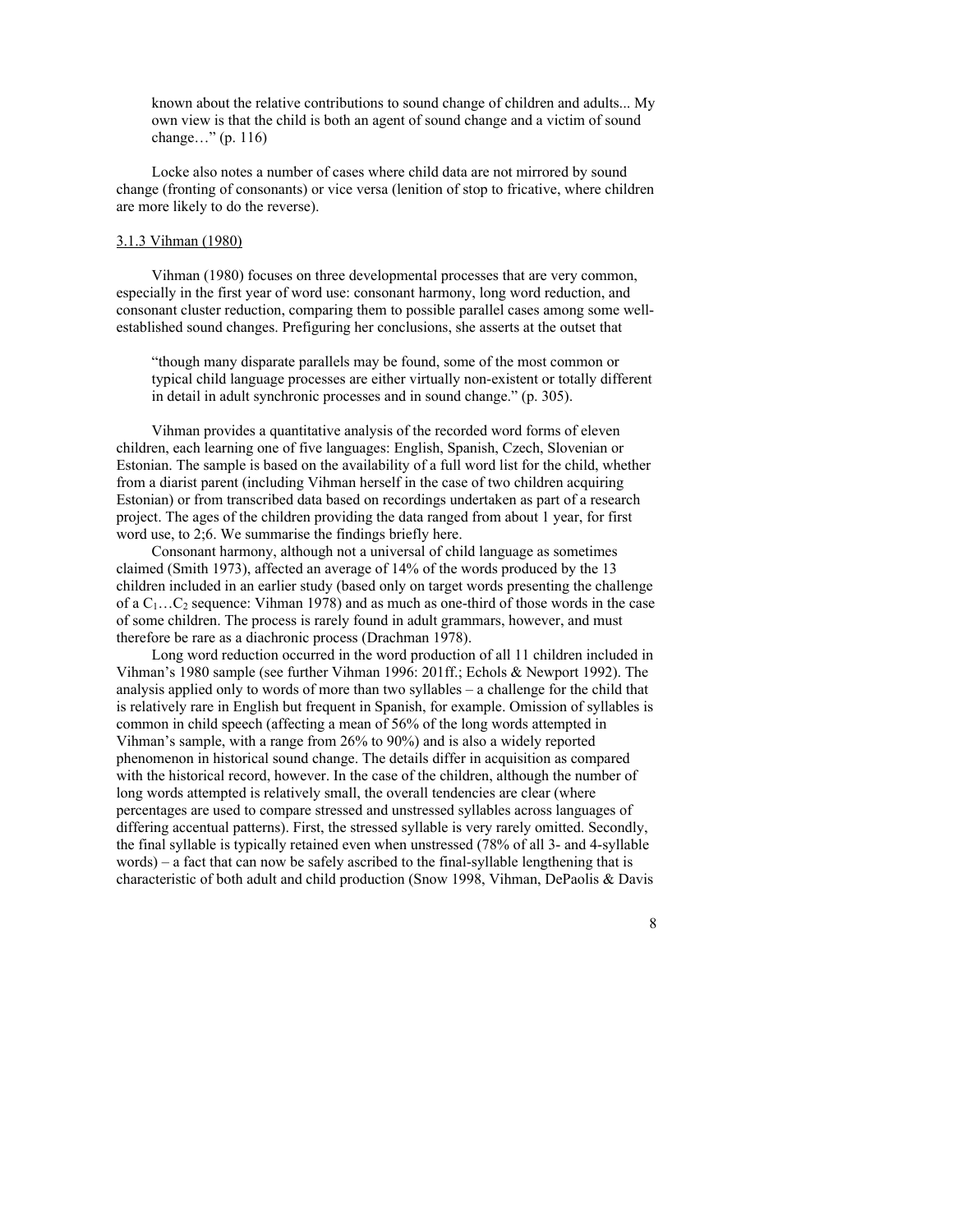1998). Thirdly, the children's data show that in the case of long-word reduction it is the full syllable, not only the vowel, that is generally lost (e.g., Estonian *muusika*  $>$  [mu:si]). Since the loss, especially of unstressed syllables, is well documented in the history of languages, we can consider how these patterns compare with those reported as sound changes. For this purpose Vihman (1980) consulted historical grammars for Germanic (Prokosch 1939), Slavic (Shevelov 1964) and Spanish (Menéndez-Pidal 1949) as well as a personal collection of Western Finnic cognates. Some of the factors affecting historical syllable loss are relative distance from the stressed syllable (possibly based on alternating stresses), syllable weight and vowel quality: none of these appear to be features of the process of long-word reduction as seen in the 11 children. On the other hand, final vowels are highly likely to be lost, at least in initial-stress languages like the Germanic languages and Estonian, again in contrast with the child data, regardless of stress pattern. Finally, in virtually every case in the historical record it is not full syllables that are lost but only the vowel (Latin *septimana* 'week' > Old Spanish *sedmana >* Modern Spanish *semana*).

Cluster reduction is again a prominent feature of child word production, typically until age 3 or later (Grunwell 1982). In Vihman's sample of relatively young children we find 52-100% reduction of the clusters present in words they attempted to say (mean 80%). A few patterns are again readily identifiable within the observed cases of cluster reduction. Where a cluster is constituted of stop+liquid (in either order), the stop –  $a$ sound type produced in the very first words of children, cross-linguistically, while liquids are rarely seen in those words – is far more likely to be retained. Similarly, fricatives or nasals are likely to be retained in the case of reduction of a cluster in which they are followed by a liquid, while stops are slightly more likely to be retained when a stop+fricative cluster is reduced and are considerably more likely to be retained when a fricative+stop cluster is reduced.

The only clusters more likely to be preserved as a whole than reduced are combinations of nasal+stop. Voicing is crucial in this case: a voiceless obstruent is most likely to be retained in the face of cluster reduction while a voiced obstruent is more likely to be lost, leaving only the nasal (Braine 1974 discusses the perceptual reasons for this asymmetry in child production). The strength hierarchy that emerges from these data conforms closely to the well-established facts of overall order of production for children (mainly based on the extent of motor control required), with stops and nasals – prominent not only in first words but also in babble – being followed by fricatives and with liquids coming last (Yeni-Komshian et al. 1980).

Turning now to the historical record, we again consider the trends observed in the sources mentioned above. For Slavic, where cluster reduction is most prominent, we find very different patterns of change compared with the child data: consonant+liquid tended to be preserved in Common Slavic, although /t,d+l/ was later reduced to /l/ in several Slavic languages; clusters of stop+fricative or nasal were reduced by loss of the stop in Common Slavic.

In the history of Spanish, Latin stop+/r/ tended to be preserved initially; voiceless stop+/l/ was palatalised in central dialects and reduced to /ʎ/ while /bl/ was preserved but /gl/ was reduced to /l/. Medially, liquid+stop clusters were preserved while voiced stop+liquid clusters were sometimes reduced to liquid only. Clusters of medial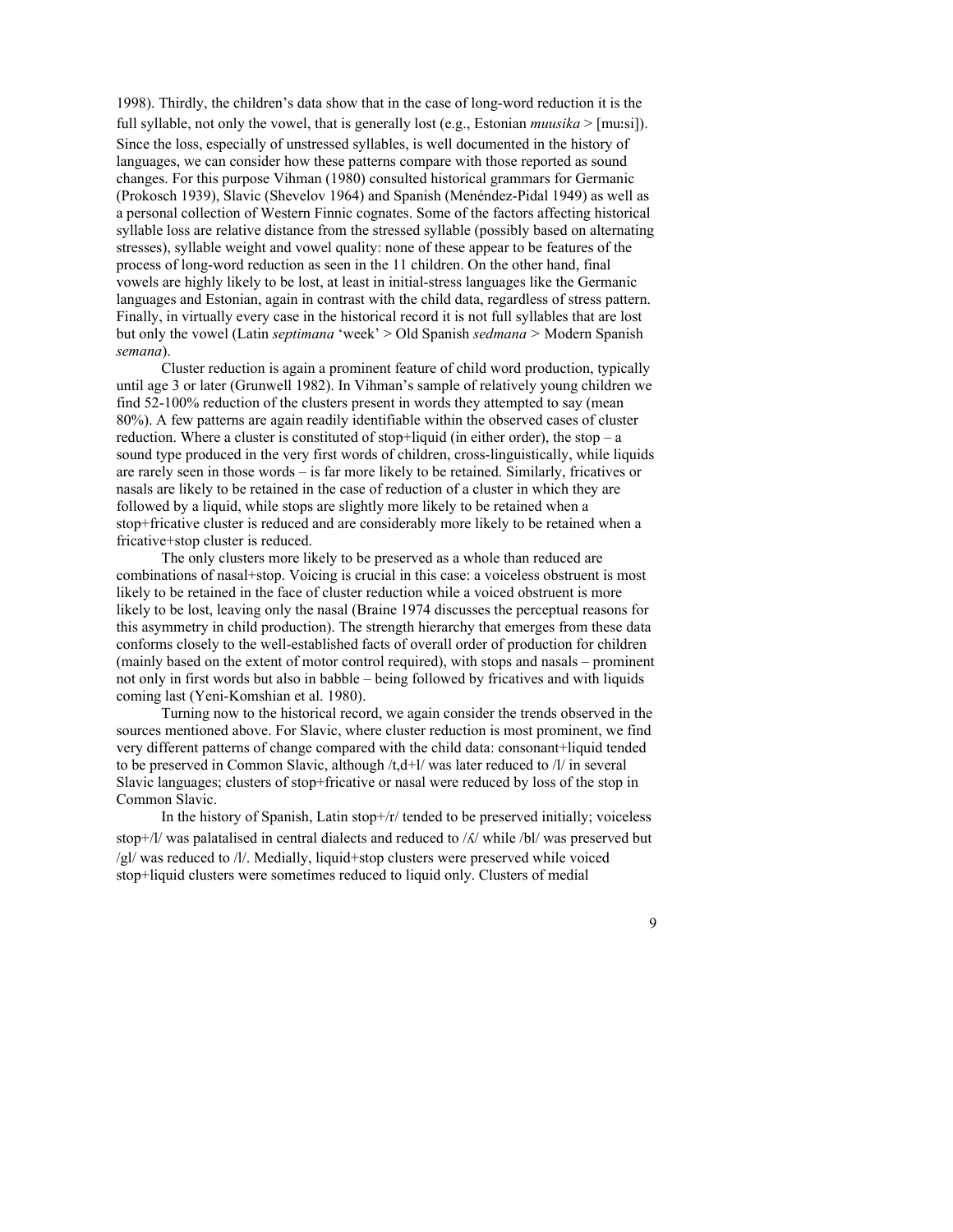nasal+stop were sometimes reduced to the nasal in Castilian, sometimes with palatalization of the nasal.

In Western Finnic, the few examples of cluster reduction are all medial. Loss of /n/ before /s/, with or without compensatory lengthening of the vowel, occurs here as in many other languages. Older loan words in Finnish and Estonian from either Russian or German consistently show loss of the first consonant of any word-initial cluster, regardless of consonantal type (e.g. Russian *gramota* 'reading and writing' > Estonian *raamat* 'book', Finnish *raamattu* 'bible'; German *Spiegel,* Estonian *peegel* 'mirror', etc). Finally, in Germanic, though cluster reduction is not common, liquids tend to be retained in cases of fricative+liquid or liquid+nasal while the nasal tends to be lost in cases of nasal+fricative (as in Finnic) or stop+nasal. Summarizing the historical data, then, liquids seem to be highly favoured in all four linguistic families, fricatives are more likely to be retained than nasals, and position in the cluster is sometimes relevant, especially initially. Each of these tendencies contradicts the observed child patterns. Vihman (1980) disregarded many processes reported in adult languages, such as vowel harmony, but this process is rare in child data, most likely because vowel production and planning are less problematic for the developing child than are consonant production and planning (Stoel-Gammon 1992). Similarly, interactions between consonant and vowel (e.g. nasalisation, pharyngealisation, palatalisation) play a large role in language change but are rarely reported for child language.

In conclusion, then, we see that although two of the three processes examined do play a role in both developmental and historical contexts, once we have considered the details of each of the subtypes we find it considerably less tempting to ascribe causality for historical change to the developing child, at least where the early stages of word production are concerned.

A final point made in Vihman (1980) is worth repeating: whereas contrast is a key principle in adult language and as such is often evoked as playing a role in change or resistance to change diachronically, for children the situation is very different. The child speaks largely of the here and now, to familiar interlocutors, whether at home or at nursery school; where communication breaks down (from the point of view of an adult observer), the child often seems to be willing to shift topics without missing a beat (for several illustrations, see Vihman 1981). Thus omission of an entire syllable, for example, is not likely to cause problems. At the same time, if clarity is not an issue for the child, recall is:

What does pose a problem for the child is the burden placed on his capacities for storage and retrieval of units of information as his vocabulary increases exponentially (by literally hundreds of words a month, in some cases). (Vihman 1980: 315)

Here consonant harmony, for example, plays a useful role in limiting the bits of information per word that the child must retain (see also Vihman 1978, Menn 1983). The need for such constraints fades as the child's familiarity with the phonotactics of the ambient language increases (Storkel, 2001; Edwards, Beckman & Munson, 2004). Although aspects of the morphophonemics of a language may take several more years to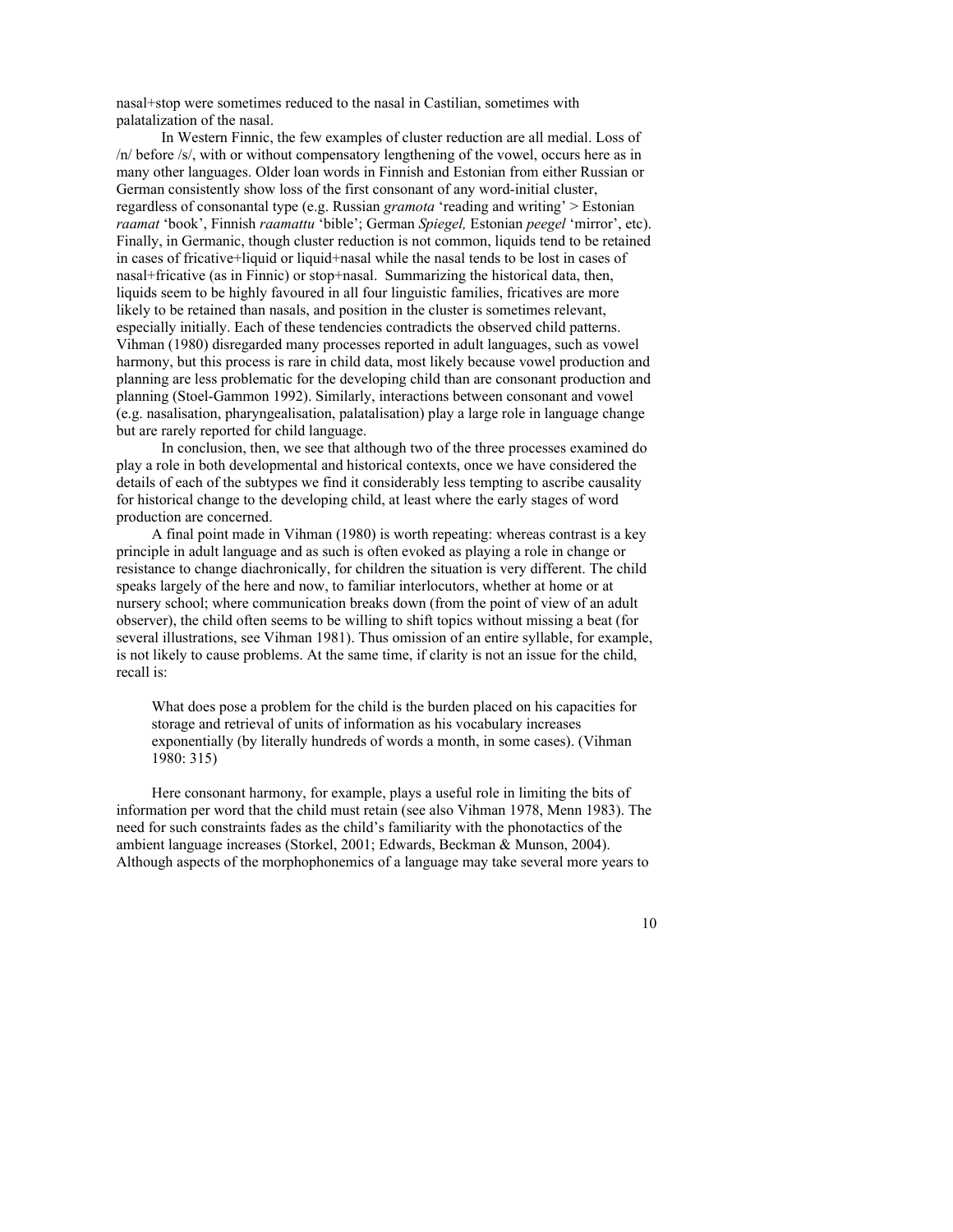master, the processes analysed here are typically no longer part of productive phonology after age 3 or 4.

## 3.2 sociolinguistic studies

Sociolinguistic studies of language learners are relatively few in number (see Roberts 2002 for a review). However, a number of important issues emerge from these studies, in particular concerning the nature and type of input, and the social context in which learning unfolds.

#### 3.2.1 input and influence

Weinreich et al (1968: 145) criticise the simple model of acquisition and change described by Halle (1962) and others (discussed in section 1 above). They do so specifically because it relies on the "unexamined assumption that the children's grammars are formed upon the data provided by their parents' speech". That is, we should not assume that the primary input on which language learning is based is simply a sample of the adult language used in the community. Thus it may be methodologically inappropriate to focus solely on comparisons between the speech patterns of children and those of the adult community. Children also learn from other children, especially once they begin to interact with peers on a regular basis. Several studies show that children's phonetic and phonological patterns are closely aligned with those of their caregivers at an early age, but diverge later as the peer group becomes more important (Foulkes et al 2005, Smith et al 2007). Young children are also often diverse as a group. A particularly clear example is provided by studies in the new town of Milton Keynes, southern England, conducted by Kerswill and colleagues. A large number of in-migrants to the town had created a complex dialect contact situation. Kerswill (1995) and Kerswill and Williams (2000) tracked the linguistic development of three age groups of children and their parents: 4-year olds, who were still cared for in the family home, and school children aged 8 and 12. Analysis of a number of phonological variables revealed that the 4-year-olds' production patterns closely resembled those of their parents, and reflected the mix of dialects in the community. Older children, however, showed a more homogeneous, levelled dialect, with little influence of minority home dialects. Kerswill (1995) considers whether developmental patterns might lead to change, noting that Milton Keynes children displayed several processes that are also apparent as ongoing sound changes in many varieties of British English. These include vocalisation of /-l/, labiodental /r/, and [f, v] for / $\theta$ ,  $\delta$ /. He found that some developmental patterns were common for the youngest children, then gradually disappeared as their speech matured, but later re-emerged for pre-adolescents as dialectal features. These studies show that peer influence during adolescence exerts an especially strong effect on linguistic patterns, with non-standard forms transmitted most readily at this stage in life (Weinreich et al 1968, Labov 2001, Hazen 2002). Such findings suggest that differences between generations are less likely to be seen at the earliest stages of acquisition than they are during later development.

More recent studies shed further light on the nature of input, showing that it varies between children and according to social factors such as age and gender (of both child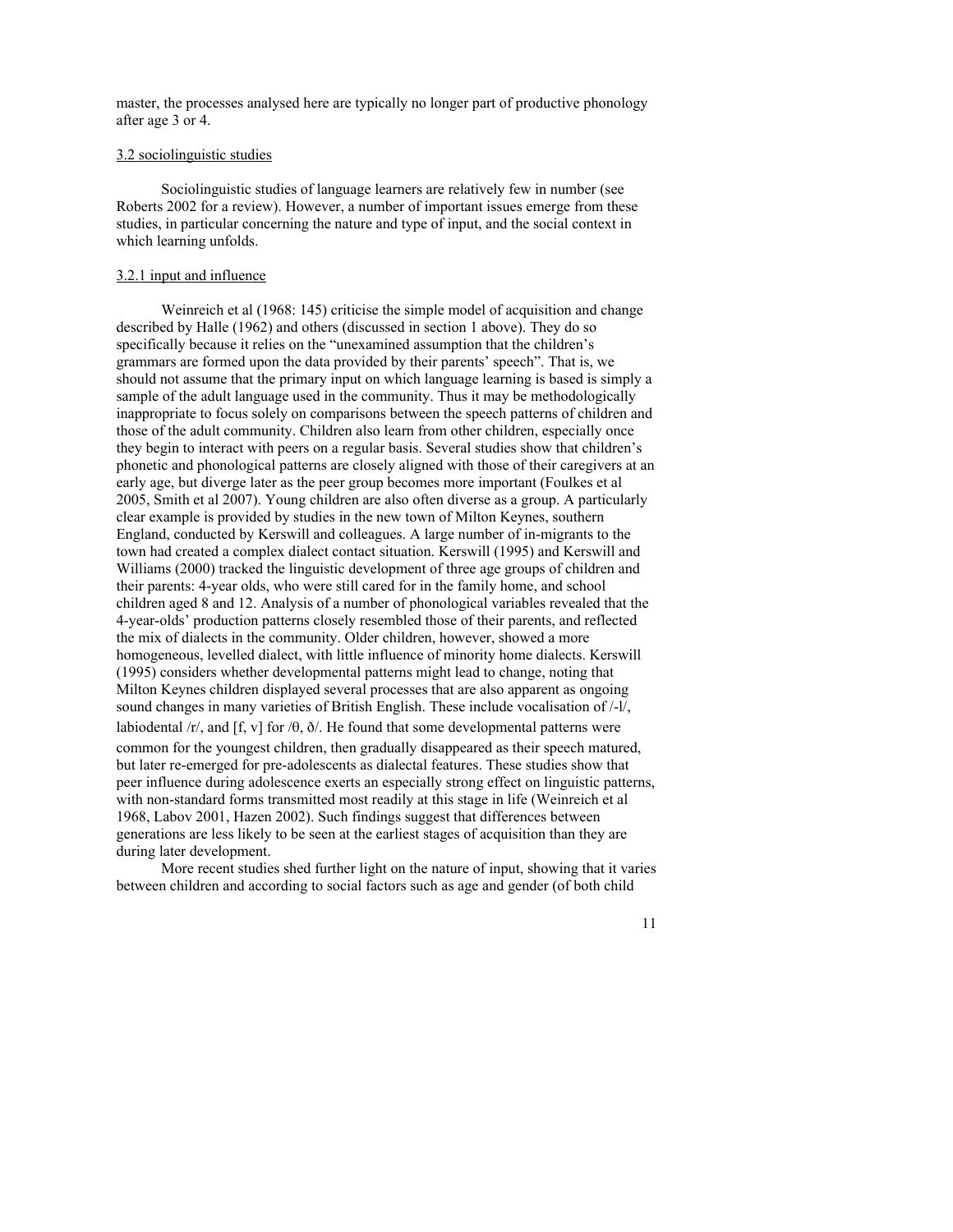and adult). Hazen (2002) reviews a number of studies of children whose parents speak different dialects, and for whom phonological learning therefore may involve multiple targets. Foulkes et al (2005) examined consonantal realisations in child-directed speech (CDS) by a group of women from Newcastle, north-east England (see further section 4.2 below). The main focus was on forms of intervocalic /p t k/, which are realised locally as voiced, laryngealised and lenited stops (typically transcribed  $[b d \tilde{g}]$ ). Local variants occurred in around 90% of tokens in speech between adults, but only 36% of tokens in CDS. Mothers instead preferred plain oral stops, as in standard English. Individual mothers varied in their use of the local variants (occupying the full range from 0-100%). Moreover, variation was also observed within CDS as a function of child age. Standard variants decreased across the age range, and were statistically more frequent in CDS to girls. Input also varies according to style of speech. Labov (2001: 420) has argued that style variation is crucial for the transmission of sociolinguistic variation. Speech to children varies in formality, with more formal language typically associated with teaching and discipline, and characterised by greater usage of standard forms. Smith et al (2007) examined CDS patterns in Buckie, Scotland, and indeed found that mothers used standard forms more in formal interactions, and local variants in less formal ones (play, intimacy).

# 3.2.2 social variation in transmission of change

Sociolinguistic studies regularly show that sound changes are adopted by some sub-groups in a society earlier than others. Gender-based differences, for example, are found in almost all societies that have been investigated. Typically, females lead in the spread of changes, and are sometimes a generation ahead of males in the same community (Labov 2001: 306). If acquisition is the primary cause of change it would be next to impossible to explain why this should be so. Given essentially the same vocal tracts and overall developmental abilities, there is no reason why girls should create or adopt new forms earlier than boys. Similarly, Labov (2001) provides extensive documentation that changes generally originate in the middle of the socioeconomic hierarchy, while Milroy (1987) shows that changes are more likely to be transmitted in open social networks, where individuals enjoy physical and social mobility. These facts, too, are inexplicable if we examine only developmental patterns as a cause of change. It is clear that social context affects what is learned and when it is learned.

Finally, it has also been shown that transmission of change requires interaction, with influence typically flowing from more socially prestigious individuals or groups to less prestigious individuals or groups. Aitchison (2003: 739), in dismissing the role of children in promoting change, points out that babies do not form influential social groups. Their speech patterns are thus unlikely to be adopted by other speakers.<sup>4</sup>

#### 3.3 summary

The studies reviewed above all show that there may be significant differences between the features of the target language being acquired and the raw materials upon which acquisition is based. Simple comparison of adult and child forms may therefore not be the optimal method for assessing learning or variation in developmental forms as a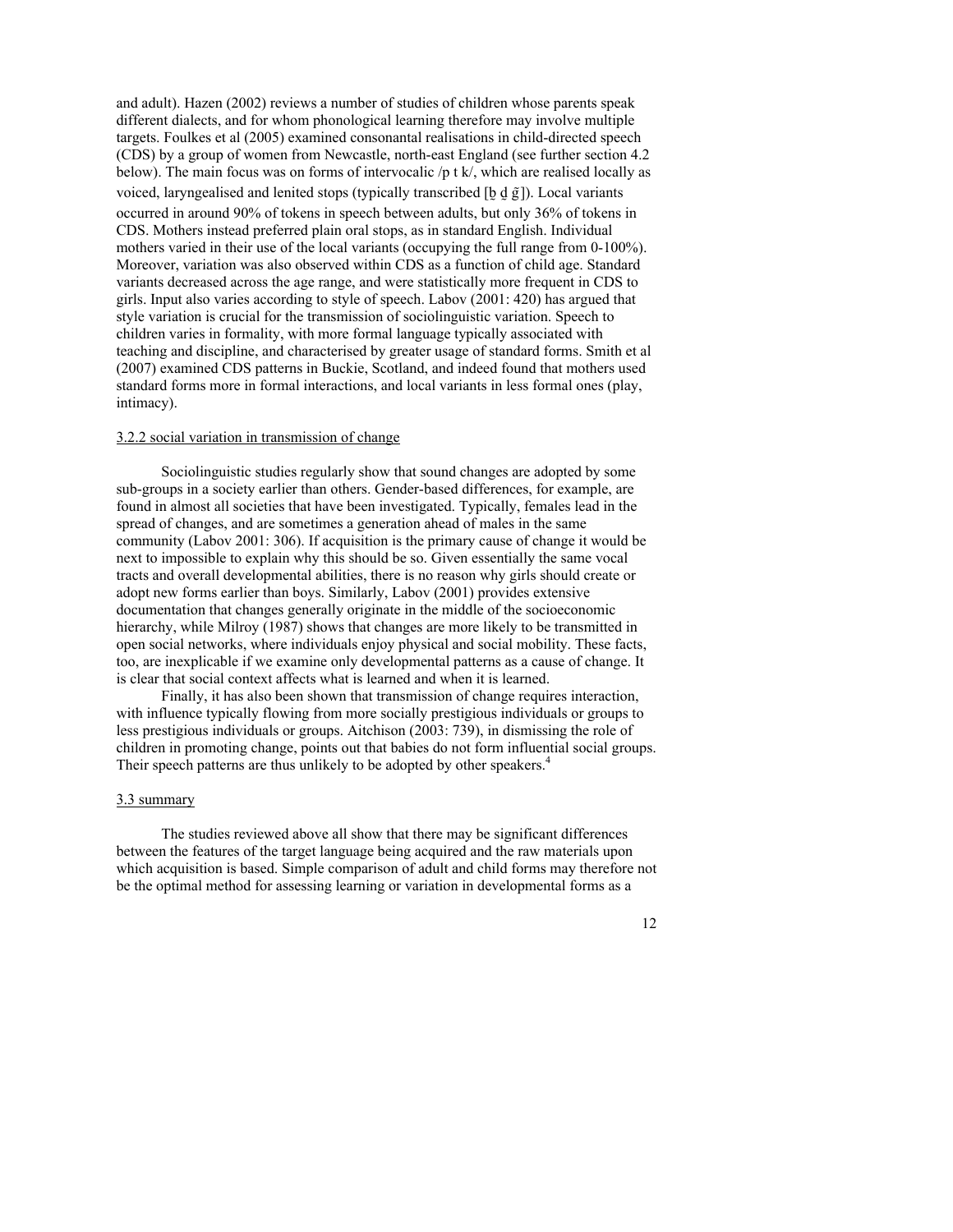route to change. Leaving such matters aside, however, we turn now to some new child data analyses.

## 4. Data

We present two relatively large datasets, first from a developmental study and then from a sociolinguistic investigation. Both are drawn from monolingual children learning British English. Our aim in both cases is to establish a systematic and accountable corpus of child speech. We have gathered our data from transcripts that were prepared for other purposes, as part of larger projects. Patterns evident from the corpora have been identified independently of (i) any prior expectation as to the sorts of developmental forms that we might expect to find, and (ii) types of phonological change that might display parallels with acquisition patterns.

The two datasets differ in several respects. The recordings were collected and analysed using frameworks and methods from different traditions. We also have different assumptions concerning the phonological targets to be acquired. The developmental data were collected as part of a longitudinal study comparing late talkers to typically developing children, with no specific attention to either the community or the phonetics of the parents' speech; they reflect a single developmentally based 'moment' for the entire group. The sociolinguistic data were collected to assess the nature and time-course of learning detailed phonetic and phonological patterns, based on previous sociophonetic studies of the adult community (Docherty et al 1997, Docherty and Foulkes 1999).

Ideally we would like to compare our child data against an inventory of sound changes reported cross-linguistically in a balanced sample of languages (akin to the phoneme inventory information provided by Maddieson 1984, for example). However, as noted by Ferguson (1990), no such inventory existed at that time, nor have the intervening years changed the situation. Blevins (2004) summarises a number of common changes from 99 languages, and we draw on her observations where appropriate. In addition we note various changes that are commonly reported in the literature on historical phonology. In so doing we acknowledge that such evidence is not ideal. It may not be based on empirically robust data collection, many of the same examples appear to have been borrowed across different texts, and data are often pre-selected to illustrate assumptions or theoretical claims.

#### 4.1 data from a developmental study

The data summarised above from Vihman (1980) covered only the first year or so of word production and was restricted to three common phonological processes. To complement this, we now review data available from the transcribed recordings of a much larger set of typically developing monolingual English-learning children from North Wales (TDs;  $N = 11$ , 6 boys) and late talkers (LTs: children who had few words and no word combinations at 24 months:  $N = 21$ , 14 boys) from both North Wales and the York area (Vihman, Keren-Portnoy, Bidgood, McGillion & Whitaker, in revision). The children range in age from 2;4 to 4;2, with most between 3 and 4 years. The 30 minute recording sessions (a single session for each child, at home, with a familiar adult interlocutor) took place 14 months  $(\pm 2)$  after each child had been recorded as using

marilyn Vihmar marilyn Vihman 23/5/11 10:26 **Deleted:** ; **Deleted:** submitted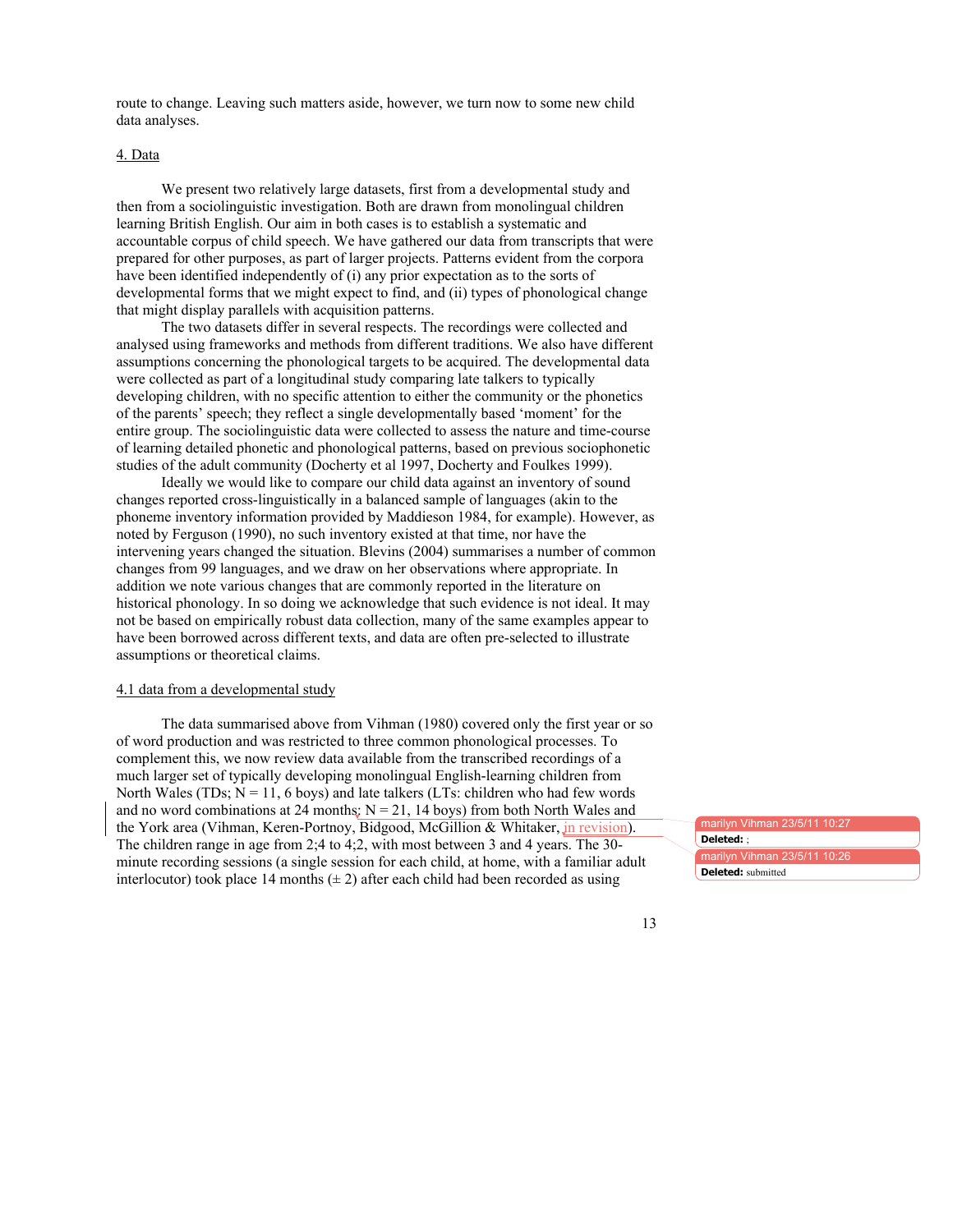about 25 words in a 30-minute session, a developmental point corresponding roughly to the end of the single-word period. Thus these children are all well into the production of longer utterances (mean length of utterance in words: 2.7).

Instead of focussing narrowly on three processes we consider the full range of processes seen in children who are producing relatively long utterances. We do not attempt to relate these data to historical data in any exhaustive way, since, as noted above, no convenient inventory of historical processes is as yet available. Instead, we provide a review of the full extent of process use by this larger sample of children, also expanding the age range covered by Vihman (1980) while restricting ourselves to English only. We offer some general comments on similarities to and differences from wellattested historical processes.

Whereas the children described in Vihman (1980) were all typically developing, some of the children in the present corpus were late to begin to talk. Since LTs tend to make more phonological errors at a later age, and thus do so while producing much longer sentences and conversing more frequently with interlocutors outside of their immediate family, the influence, if any, of 'imperfect learning' is at least as likely to be traceable to them as to the very young children whose phonological errors were described above.

Table 1 lists the 43 phonological processes identified as occurring in the 100 utterance sample of two or more of the 32 children. Processes that occur only once for a given child are taken to be speech errors and are disregarded. Processes that occurred more than once yet only sporadically in the speech of a single child are also omitted here.

## [TABLE 1 ABOUT HERE]

It is apparent that in the spontaneous running speech of these children very few processes account for more than a small proportion of the errors – and some of the more common ones may reflect parental usage (e.g., stopping of /ð/, which reflects a fairly high level of occurrence in both TD and LT samples), although an attempt was made to take dialect differences into account. The LT sample is not quite twice as large but accounts for well over twice the errors. Nevertheless, each error type accounts for only a small proportion of the total, and the ordering of process use for the LTs is only marginally different from that of the TDs.

Consonant deletion is the second most common process, evidenced in some form by all but one child; this includes both initial and final positions. We provide examples in each case from the TD child who made the error most frequently (see Vihman et al., in revision, for examples of each process).

Final consonant deletion (1) occurs in the speech of many of the children, but the incidence is low. Initial consonant deletion (2) affects function words far more than content words, which may reflect adult casual speech usage (but could also be ascribed to misperception of non-salient syllables). No other process accounts for as much as 10% of the errors identified for the TDs; many, such as consonant insertion, appear to be one-off careless productions: e.g., Martin: *zip* [snɪp](possibly a lexical error).

(1) Owen: *like* [laɪ]

marilyn Vihman 23/5/11 **Deleted:** submitted

arilyn Vihman 23/5/11 10:30

**Comment:** this analysis & table now looks likely to disappear from the JSLHR paper…so perhaps include the exes here?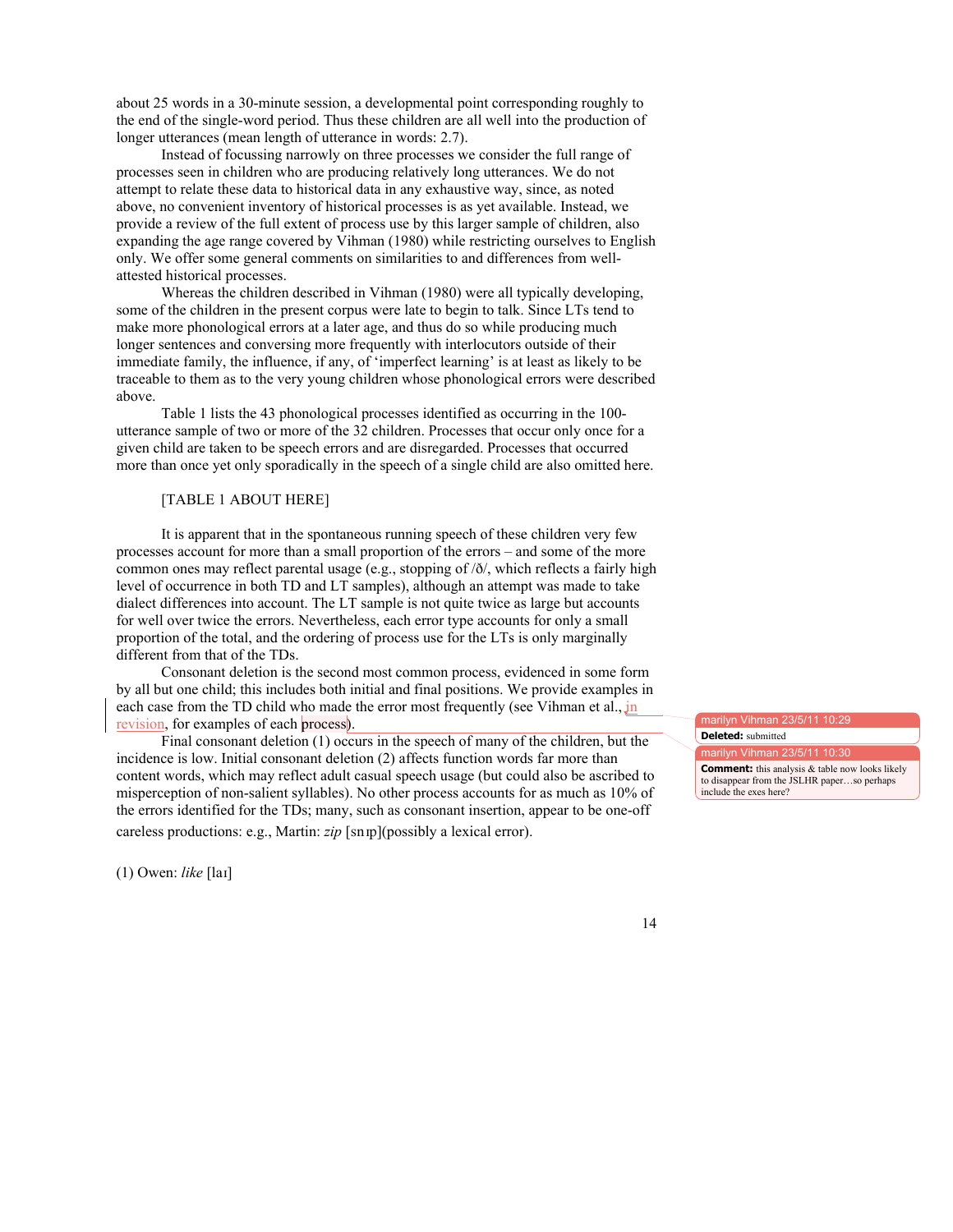## (2) Owen: *yellow* [ɛləʊ]

Palatalization, which, as we noted above, might be expected as a natural consequence of the specific characteristics of the child vocal tract, accounts for 4% of the TD errors, 6% of the LT errors. In most cases it is the alveolar sibilants /s, z/ that are palatalized (3).

## (3) Ali: *that is beans* [daçɪçbiːç]

'Palatal fronting' (i.e.,  $\sqrt{y}$  > [s]), which is more commonly mentioned in the child phonology literature, here accounts for only 1% of the errors in either group (4).

## (4) Andy: *paintbrush* [peɪʔbɒs]

Consider the three processes detailed for the younger children in Vihman (1980). Weak syllable deletion is the most common of those, accounting for 3% of the TD errors and 4% of the LT errors and occurring in the speech of 21 of the 32 children (5). The most common occurrence is word-final unstressed syllable omission in words – or any position in phrases. The process is thus different from what we see in first words, but the occurrences are rare.

## (5) Jude: *Barcelona* [baθəʊn] (said twice in this form)

Consonant harmony, however, is expected to be seen only rarely in children of this age (Grunwell 1982) and indeed it accounts for only 1% of the errors for the TDs,  $2\%$  for the LTs  $(6)$ .

(6) Ali: *more* [mɔːm] (a case of consonant insertion as well as harmony).

Note that it is difficult, in running speech, to distinguish consonant harmony as a process from speech errors of the kind found in adults (see Jaeger 2005 for a discussion of the methodological issues involved in identifying what she calls 'kids' slips'). Virtually all of the errors are single occurrences, rather than the stable lexical use we see in younger children.

Finally, cluster reduction is divided here into a number of distinct processes (7- 11). All five of the processes that affect clusters combined account for 9% of the TD errors and 10% of the LT errors. The type of reduction is the same as that described by Vihman (1980): retention of the non-liquid – and, in the case of 'other' cluster reduction, which generally involves nasals, retention of the nasal in most cases.

(7) *cluster reduction Cr:* Owen: *fried* [faid]

(8) *cluster reduction sC*: Tomos: *strawberry* [dɔːbiː]

(9) *cluster reduction Cl*: Tomos: *plate* [pʰeɪʔtʰ]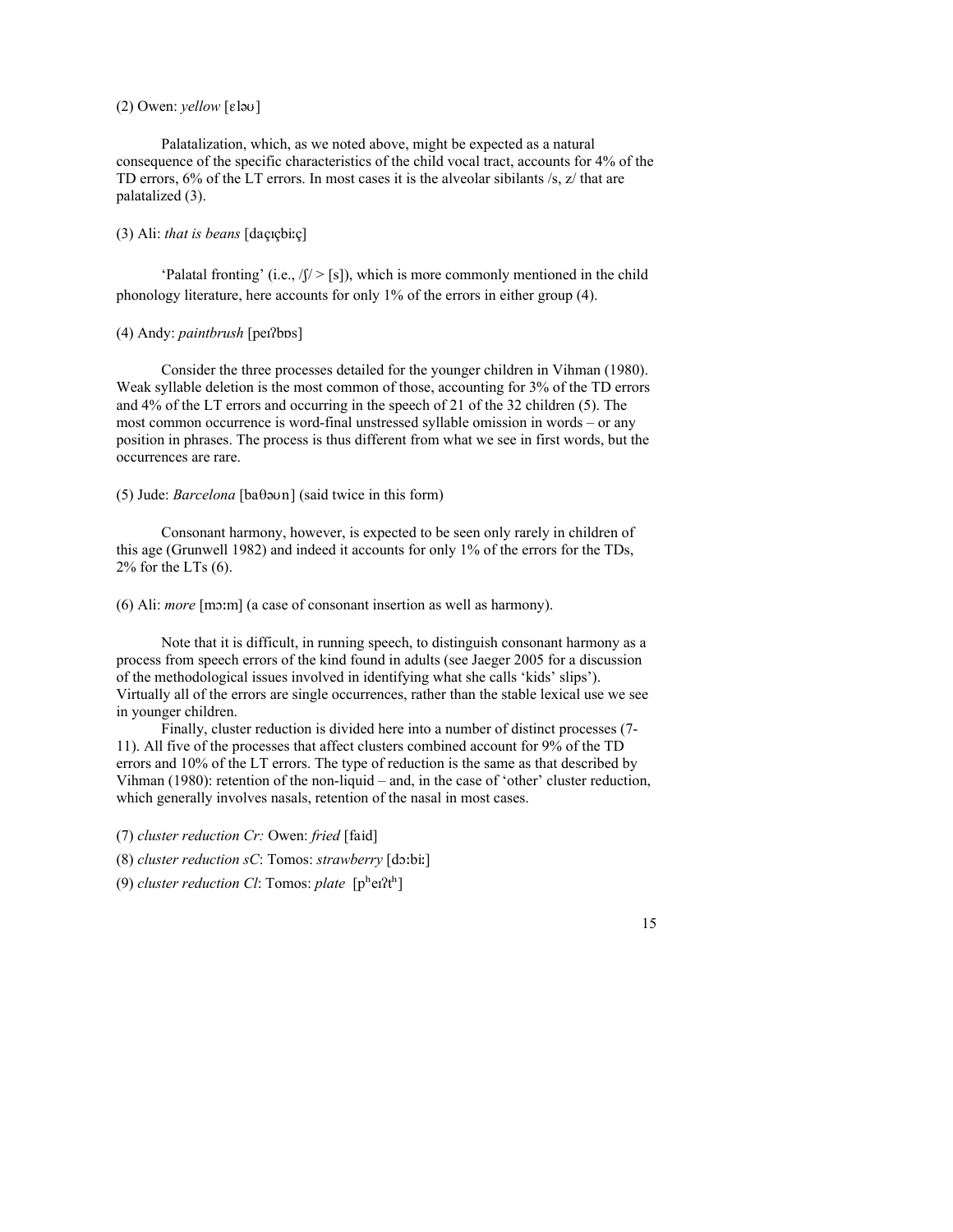## (10) *cluster blending*: Owen: *play* [feɪ]

#### (11) *other cluster reduction*: Ali: *milk* [mɪk], *stand* [tad]

In summary, taking an exhaustive account of all the mispronunciations made by children who are well out of the single-word stage, we find a wide range of different errors or phonological processes, none used consistently or with any great frequency by any of the children. What were pervasive errors for some children at the younger age (consonant harmony, syllable deletion) are now sporadic, with a suggestion of lexical rather than phonological errors in some cases. Where errors are still fairly common at this developmental point (consonant cluster reduction), they agree with the analysis of earlier child errors in being quite different in detail from those found in sound change. None of this appears to offer much in the way of support for the hypothesis that sound change has its roots in mislearning by children.

## 4.2 data from a sociophonetic study

Data are drawn from the *Emergence of Structured Variation* (*ESV*) corpus, comprising recordings from first-born children from Newcastle (Docherty et al 2002). The main aim of *ESV* was to track how children acquired sociolinguistic variants. Forty children (20 boys) were recorded in a cross-sectional design at ages 2;0, 2;6, 3;0, 3;6 and 4;0. Ten children were followed longitudinally over the same age range (yielding a further 52 recordings). Recordings varied in length from 15-45 minutes, involving free play and picture book tasks with the mother. The original transcriptions focused on words containing /t/ in several phonological and prosodic contexts (Table 2). Auditory transcriptions were supported by acoustic analysis.

## [TABLE 2 ABOUT HERE]

The original transcriptions were reanalysed for the purposes of this chapter, in order to identify common deviations from adult target forms which might constitute innovations. We were also able to assess the children's role in transmission, comparing their use of variants known to be participating in ongoing changes in the dialect.

Since the *ESV* project was interested in variation, we took a sociolinguisticallyand phonetically-informed view of the phonological targets and considered all variants of /t/ that are found in ordinary adult speech. Thus we did not consider the target necessarily to be [t]. Previous work on the adult community had revealed a range of variants associated with particular contexts, varying in voicing, pre-aspiration, glottaling/laryngealisation, and place and manner of articulation (Docherty et al 1997, Foulkes & Docherty 2006). Table 3 summarises the most frequently encountered phonetic forms in the child corpus, and the coding as accurate or inaccurate based on adult forms.

# [TABLE 3 ABOUT HERE]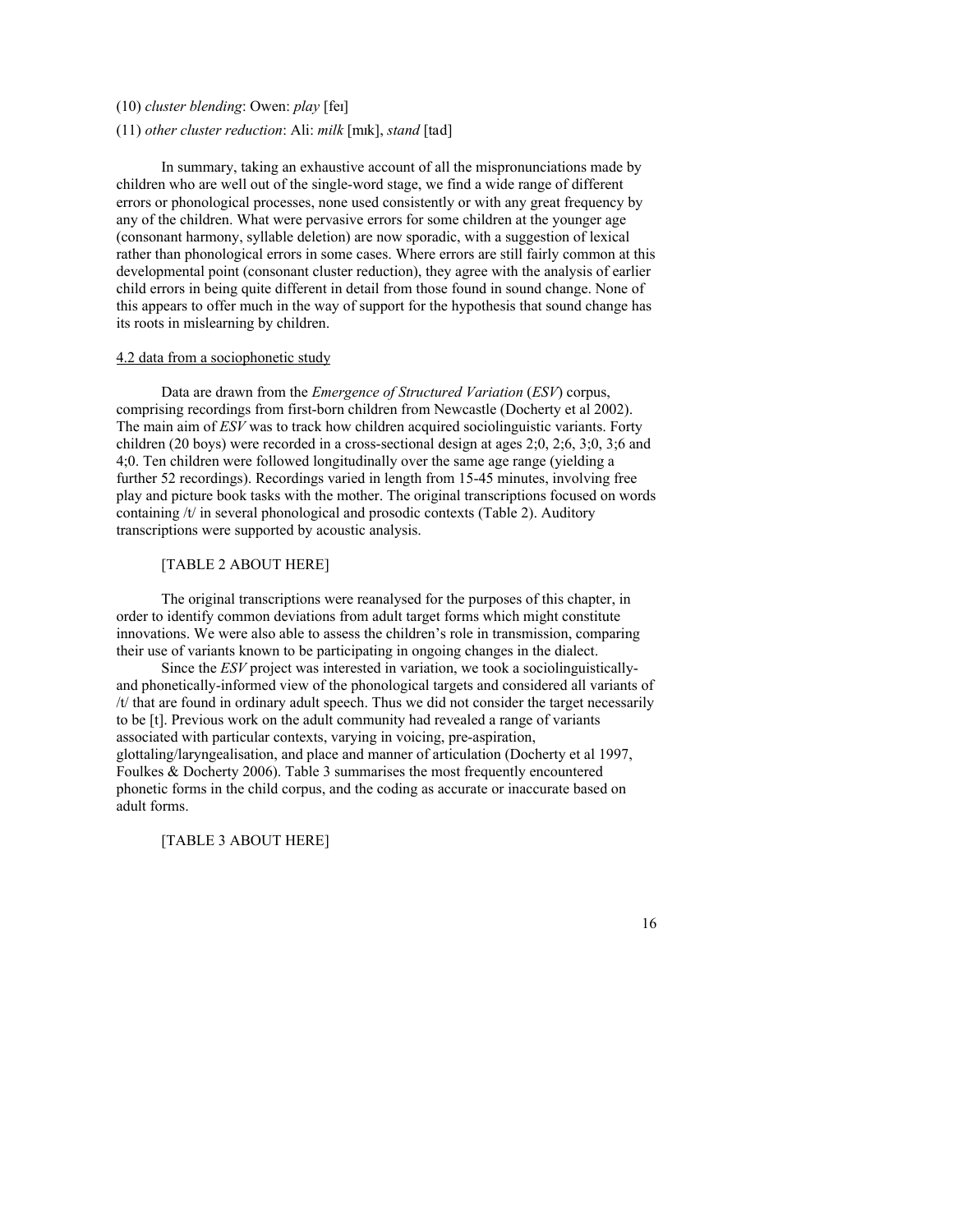A search of sources on sound change revealed a number of common processes that affect  $/t$  or voiceless stops in general. These are summarised in Table 4, and thus form a set of predicted potential changes to be tested via the dataset.

# [TABLE 4 ABOUT HERE]

Of the eight changes listed in Table 3, the first five were investigated as potential innovations. Glottaling and pre-aspiration are already present in the Newcastle dialect, and participate in ongoing change. They were therefore examined as transmission changes. Consonant harmony was not considered in detail as it is virtually unknown in language change (Blevins 2004), despite being very common in child language (Vihman 1980, section 4.1).

Examination of transcriptions was quantitative and fully accountable, i.e. all tokens of target /t/ were considered ( $N = 3,804$ ) in the contexts listed in Table 2. 'Accuracy' was judged relative to known adult variants, again as shown in Table 2. In all cases phonological context was taken into account, since some processes are conditioned by context, and context-free sound changes appear to be unusual in adult languages (Blevins 2004). In the Newcastle dialect different phonetic variants of /t/ occur in initial, medial and final contexts, hence processes were examined only in appropriate contexts. For example, voicing was not considered for medial /t/, as statistically most adult variants are voiced. Frication/affrication of  $/t/$  is also found for adults, so only certain fricative/affricate forms were considered inaccurate (e.g. [s, x]). Errors defined as 'release type' had [t] produced accurately but the following fricative release occurred at a different place of articulation from those used by adults (usually [tʃ]). We concentrate on data from the 40 children in the cross-sectional study. Longitudinal data showed essentially the same patterns.

#### 4.2.1 potential innovations

Data are shown in Figures 1-3 (initial, medial and final /t/, respectively). In Figure 2 the various medial contexts shown in Table 3 are combined for simplicity. In each figure overall accuracy is shown via a dotted line oriented to the right-hand axis. Error types are aligned to the left-hand axis. Data are pooled from eight children at each age.

# [FIGURES 1,2,3 ABOUT HERE]

Figures 1-3 all show a clear rising trend for accuracy by age, and a concomitant downward trend for errors. That is, error types are more frequent for younger children, gradually diminishing to low rates of appearance as the children get older (mostly under 2% of tokens per context for the 4;0 group).

In each context, however, we also see peaks in the distribution of some error types (voicing in initial context, affrication and stop place in medial context, and [h] in final context). These peaks are all due to one or two children showing high use of the process. For instance, the peak in final [h] is generated by one boy who contributes 40 of the 56 tokens to the 3;0 group. Moreover, [h] is also lexically restricted for him, with 37 tokens occurring on *what?* Interestingly, patterns for the children in the longitudinal study also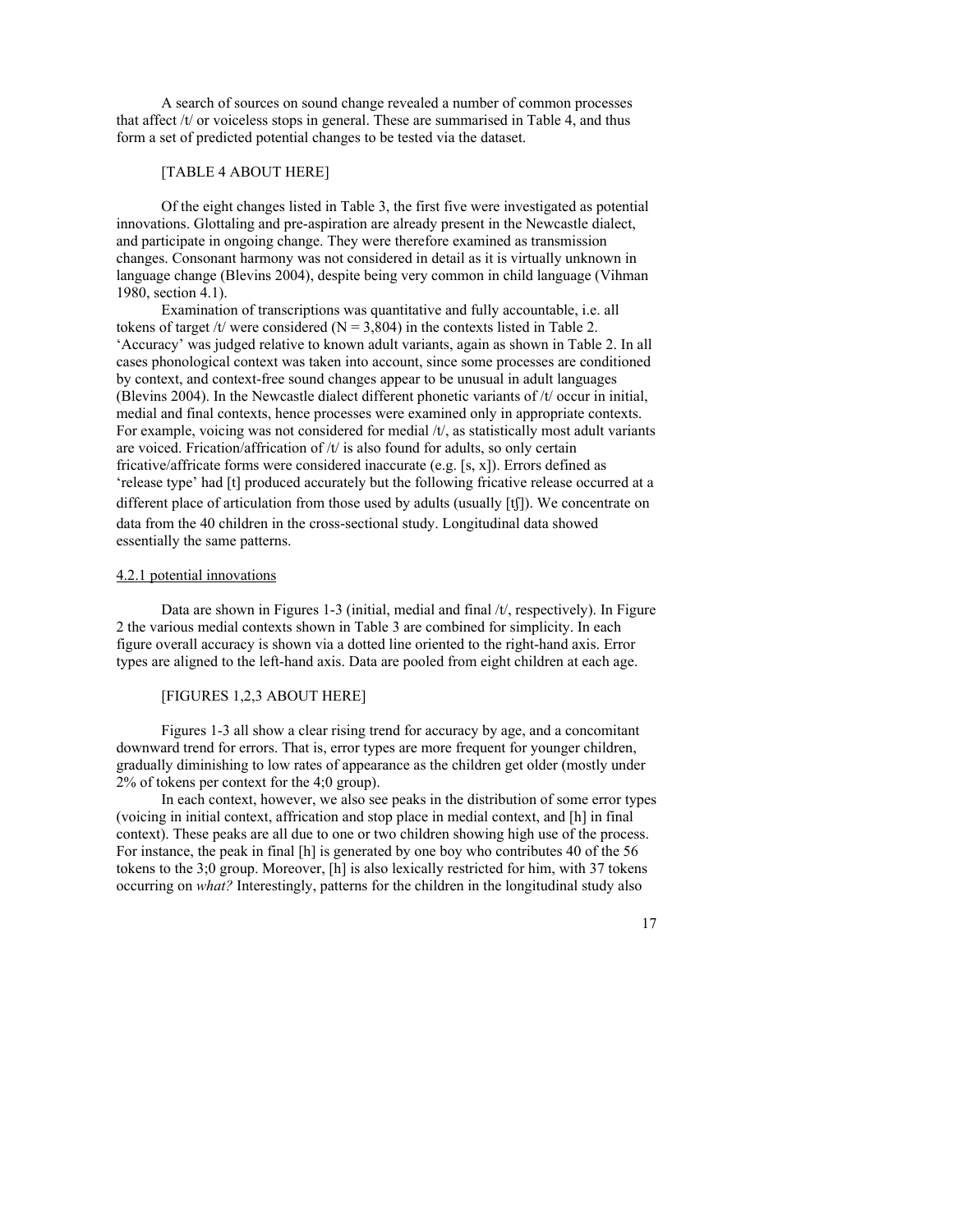showed numerous peaks. We interpret such peaks as an indication that the children were experimenting with articulatory strategies at certain points in their development, eventually dispensing with phonetic forms that are not sufficiently good matches to adult usage.

The apparent rising trend in medial deletion can also be ascribed to two high scoring individuals, one each in the 3;6 and 4;0 groups. Both children mostly show deletion in just a small set of common words: *get, got, getting, what, not, it*. Although not previously reported for adults in Newcastle, deletion of /t/ in rapid connected speech has been noted for other dialects of English, especially with frequent words (e.g. Fabricius 2000: 85), and we have also since observed both this and final [h] in the speech of Newcastle adults. Deletion may therefore reflect advanced articulatory skills, emerging as the children develop rapid and fluent speech. Turn-final deletion, by contrast, is rare (as in the developmental data, section 4.1) and decreases across the age range.

For initial /t/ the most frequent error is release type. This mainly comprises realisations transcribed as [tʃ], with 33 of 37 such tokens preceding a close or close-mid

vowel /iː eː uː oː ɪ ʊ/. This pattern is indeed predicted as a conditioned sound change. Ohala (2005), for example, hypothesises that alveolar stops are likely to affricate adjacent to close front vowels. The narrow channel created by the stop closure yields a higher volume velocity of airflow as the stop is released, which may generate fricative energy in the post-alveolar region. The release type error is also less frequent in medial and final contexts. This might be explained by the high incidence of initial stress in English words, resulting in greater airflow at word onset and thus a greater chance of generating turbulent airflow at stop release. Initial release type errors remain relatively stable across the age range, but still low in overall frequency (4-5% from 2;6 onwards).

Stop place errors in initial context are generally palatal (16/21 tokens), such as *tiger* [c<sup>h</sup>-]. This pattern appears at odds with what is expected for change: in sound change palatals usually arise via fronting of velars, not retraction of alveolars (Ohala 2005, Fox 1995: 82). However, differences in the shape and size of children's vocal tracts relative to adult ones predict a high incidence of  $[c]$  for  $/t$  (section 3.1.1).  $/t$ -/> $[k]$  is vanishingly rare (2 tokens in 1016), as predicted in change. In medial context, by contrast, stop place errors are mostly [k] (38/49 errors, with 5 more transcribed as uvular, all by the same child). All [k/q] tokens occur in the two words *little* or *bottle*. This lexically-restricted error is commonly found for British children and might reflect lexical variants used in CDS. (We do not attribute the retraction of /t/ to the final /l/, since in Newcastle coda /l/ is not velarised, and no other /-l/ words are affected.)

In summary, these data, like those considered in 4.1, offer little support for the hypothesis that child errors are a likely source of innovations. The observation of peaks is difficult to reconcile as an indication of new forms emerging that might eventually pervade the whole dialect. They seem far too restricted, with respect to both individuals and time windows, to have much chance of being adopted and transmitted. Lexicallyrestricted patterns such as [k] in *little, bottle* might in principle indicate a lexical diffusion change, but in this case such forms are common for British English-speaking children and are not tolerated as acceptable adult forms. Finally, with the exception of initial [tʃ-], error patterns in the data appear to be counter to known patterns of change.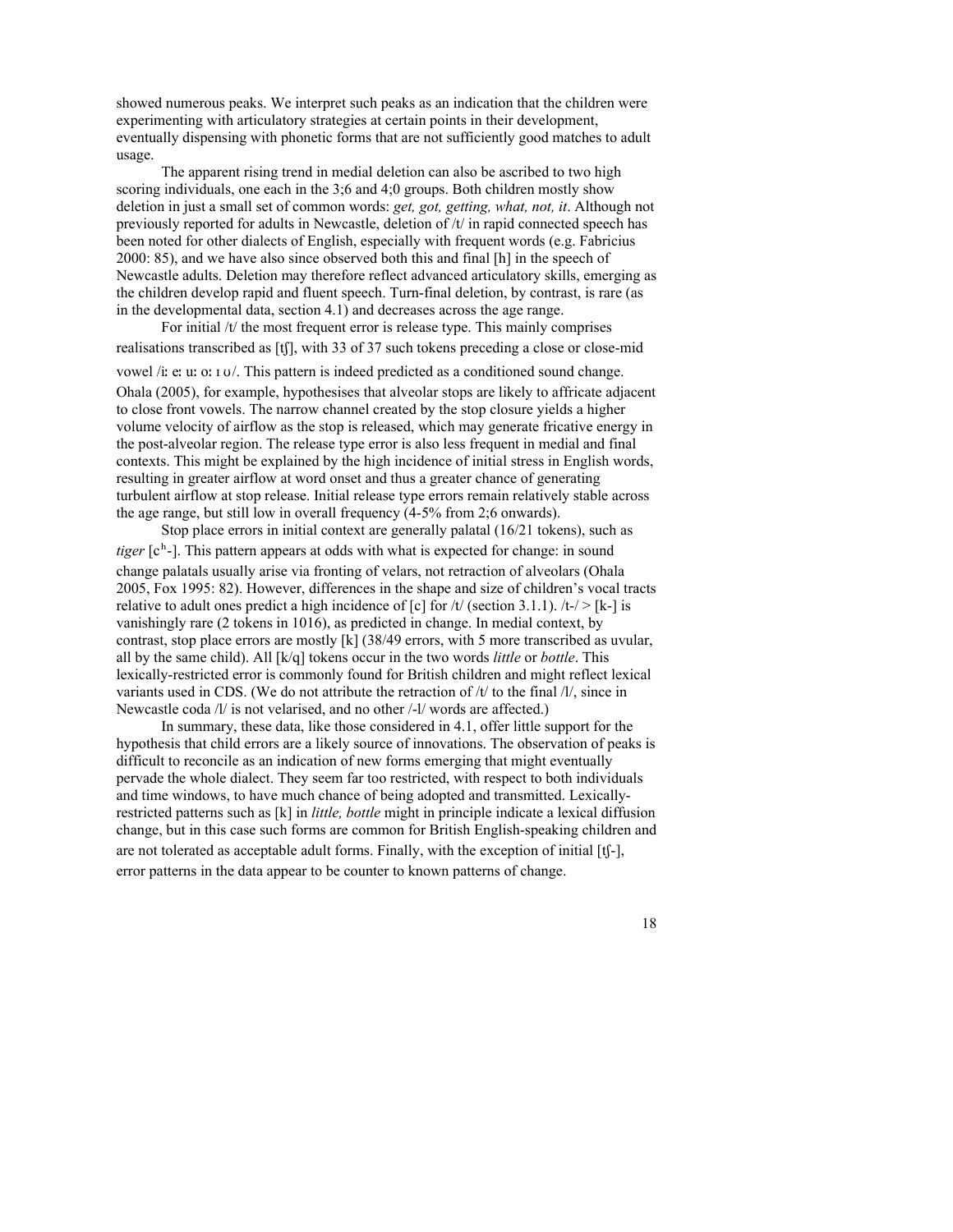#### 4.2.2 transmission changes

Both turn-final glottaling and pre-aspiration are sound changes in progress in the adult dialect, with both also statistically more common for females. Pre-aspiration is reported in detail in Foulkes & Docherty (2006). Overall there is considerable variability in the frequency of pre-aspiration for both children and mothers. Usage by younger children shows a statistically significant correlation with that of their mothers. Older children, however, produce pre-aspiration at high rates whether or not their mothers do so. Moreover, the girls produce more pre-aspiration than the boys at 3;6 and 4;0.

A comparable pattern is found for glottaling. Final glottal stops are fairly rare in Newcastle English, and are especially attracted to sentence tags (Docherty et al 1997). It was not possible to assess systematically whether tags affected the child data, but since tags are features of discourse we would only expect to see them in the speech of older children. In the cross-sectional data 13.5% of all turn-final /t/ were realised as glottals, with considerable variation between children (0-85% if we include children in the longitudinal sample). When examined by age group (Figure 4), the rate of glottaling increases significantly in line with age (Pearson's  $r = 0.354$ ,  $df = 38$ ,  $p = 0.025$ , 2-tailed), although much of this effect is due to the three high-scoring older children (all boys). Longitudinal data also show an overall rising trend, however. The gender pattern is not the same as that found for adults. Boys used more glottals than girls (18.9% versus 7.7%), and in all age groups except 2;6.

In sum, for both pre-aspiration and glottaling the children appear to be accelerating incoming changes. Note that the higher usage by older children, and for preaspiration the emerging gender differentiation, indicate that the forms have been acquired as learned sociolinguistic variants, not as the result of error by immature speakers.

## [FIGURE 4 ABOUT HERE]

#### 4.2.3 summary

As was the case with the data presented in section 4.1, we see little evidence for errors as the source of sound changes. We do see, however, that older children are participating in changes in progress.

#### 5. Conclusion

We have reviewed previous commentaries on child language as a source of sound change, highlighting the fact that there has been little consensus and remarkably few systematic attempts to address the issue empirically. We therefore assembled two large datasets to assess impartially whether error data appear to be suggestive of change. We fully acknowledge that these datasets do not settle the debate definitively, being limited to a small set of phonological units and processes in one language. We also concur with Bloomfield (1933): no single explanation is likely to satisfy all nuances of what is a very complex question.

However, our conclusion from the data is that early errors are highly unlikely to lead to change. Errors diminish with time, and some early processes disappear by around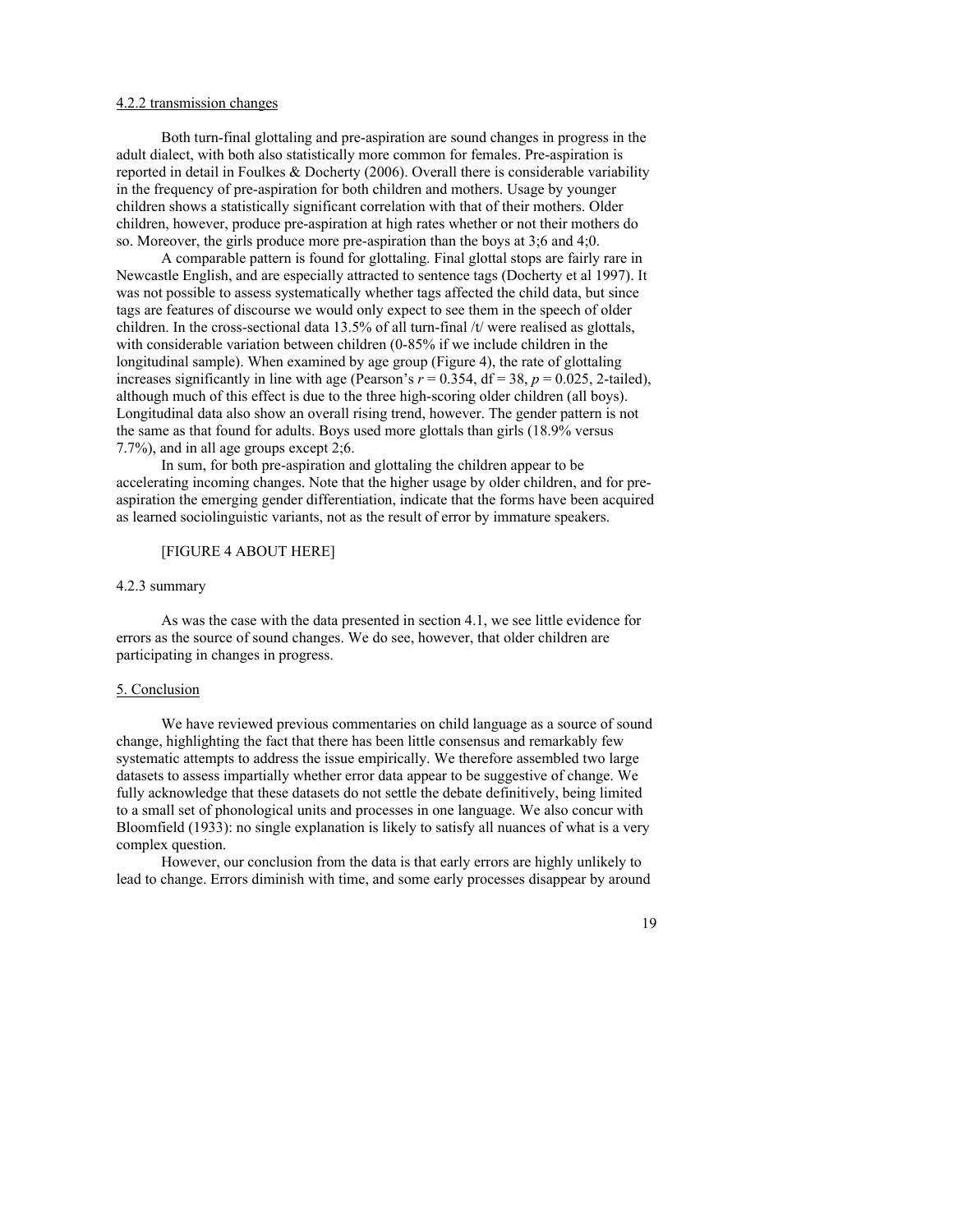age 3. Others appear and disappear sporadically, and are limited to particular individuals. Initiation changes, if ascribed to vocal tract dynamics or perceptual factors (cf. Greenlee & Ohala 1980), are no more likely to be the responsibility of children than of adults. It is also imperative to acknowledge the extent of variation between individuals learning the same language, especially at younger ages, a fact largely ignored by previous commentators. For a new generation to recast a grammar would appear unlikely when members of that generation take so many paths to acquire it.

Children's role in transmitting changes in progress is more readily demonstrable. But it is to the performance of older rather than younger children that we must look, and it is more profitable to conceptualise child patterns as learned features than as errors. Understanding the social context in which learning takes place is crucial, to explain why certain individuals influence others linguistically, and why linguistic variants confer some sort of social or communicative advantage to language users.

The answers to many other questions about change remain partial. To what extent are innovations the product of vocal tract dynamics, and to what extent the product of forces internal to the grammar (cf. Jones, this volume)? In transmission, what factors are necessary for, or conducive to, new forms being transmitted? Finally, for both innovation and transmission, we can only ask with Saussure and Bloomfield: '*why here*? *why now*?'

#### **References**

Aitchison, Jean (2003). 'Psycholinguistic perspectives on language change', in Brian D. Joseph and Richard D. Janda (eds.) *Handbook of Historical Linguistics*. Oxford: Blackwell. pp. 736-743.

Andersen, Henning (1973). 'Abductive and deductive change', *Language* 49: 547-593.

- Andersen, Henning (1978). 'Perceptual and conceptual factors in abductive innovations', in Jacek Fisiak (ed.), *Recent Developments in Historical Phonology.* The Hague: Mouton. pp. 1-22.
- Baron, Naomi S. (1977). *Language Acquisition and Historical Change*. Amsterdam: North-Holland.
- Bialystok, Ellen & Hakuta, Kenji (1999). 'Confounded age: Linguistic and cognitive factors in age differences for second language acquisition', in David Birdsong (ed.), *Second Language Acquisition and the Critical Period Hypothesis*. Mahwah, NJ: Erlbaum,. pp. 161-181.
- Birdsong, David (2005). 'Interpreting age effects in second language acquisition', in Judith F. Kroll & Annette M. B. De Groot (eds.), *Handbook of Bilingualism: Psycholinguistic Approaches*. Oxford: Oxford University Press. pp.109-127.
- Blevins, Juliette (2004). *Evolutionary Phonology: The Emergence of Sound Patterns.*  Cambridge: Cambridge University Press.
- Bloomfield, Leonard (1933). *Language*. London: George Allen and Unwin.
- Braine, Martin D. S. (1974). On what might constitute learnable phonology. *Language* 50: 270-299.
- Docherty, Gerard J. & Foulkes, Paul (1999). 'Newcastle upon Tyne and Derby: instrumental phonetics and variationist studies', in Paul Foulkes & Gerard J. Docherty (eds.), *Urban Voices: Accent Studies in the British Isles*. London: Arnold, pp. 47-71.

marilyn Vihman 23/5/11 **Deleted:** ,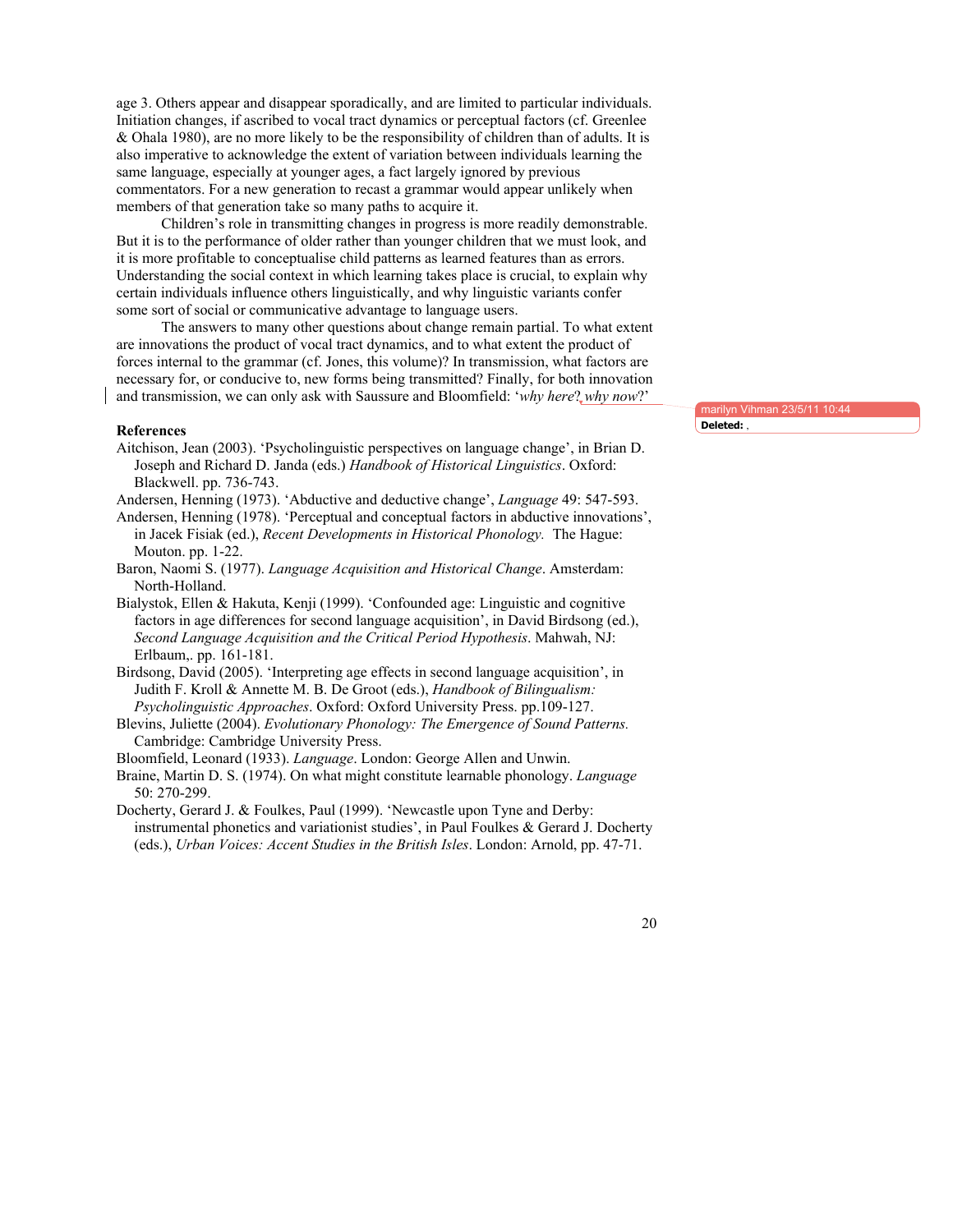- Docherty, Gerard J., Foulkes, Paul, Dodd, Barbara & Milroy, Lesley (2002). *The Emergence of Structured Variation in the Speech of Tyneside Infants*. Final report to the United Kingdom Economic and Social Research Council, grant R000 237417.
- Docherty, Gerard J., Foulkes, Paul, Tillotson, Jennifer & Watt, Dominic J.L. (2006). 'On the scope of phonological learning: issues arising from socially structured variation', in Louis Goldstein, Douglas H. Whalen, and Catherine T. Best (eds.), *Laboratory Phonology 8*. Berlin: Mouton de Gruyter, pp. 393-421.
- Drachman, Gabarell. (1978). 'Child language and language change: a conjecture and some refutations', in Jacek Fisiak (ed.), *Recent Developments in Historical Phonology*. The Hague: Mouton, pp. 123-144
- Echols, Catharine H. & Newport, Elissa L. (1992). 'The role of stress and position in determining first words', *Language Acquisition* 2: 189-220.
- Edwards, Jan, Beckman, Mary E., & Munson, Ben (2004). 'The interaction between vocabulary size and phonotactic probability effects on children's production accuracy and fluency in novel word repetition', *Journal of Speech, Language, and Hearing Research* 47: 421-436*.*
- Fabricius, Anne (2000). *T-Glottalling Between Stigma and Prestige: A Sociolinguistic Study of Modern RP*. PhD dissertation, Copenhagen Business School.
- Ferguson, Charles A. (1990). 'From esses to aitches: identifying pathways of diachronic change', in William A. Croft, Suzanne Kemmer and Keith Denning (eds.), *Studies in Typology and Diachrony*. Amsterdam: John Benjamins. Pp. 59-78.
- Foulkes, Paul (1997). 'Historical laboratory phonology: investigating  $/p \ge |f| > h/$ changes', *Language and Speech* 40: 249-276.
- Foulkes, Paul & Docherty, Gerard J. (2006). 'The social life of phonetics and phonology', *Journal of Phonetics* 34: 409-438.
- Foulkes, Paul, Docherty, Gerard J. & Watt, Dominic J.L. (2005). 'Phonological variation in child directed speech', *Language* 81: 177-206.
- Fox, Anthony T.C. (1995). *Linguistic Reconstruction. An Introduction to Theory and Method*. Oxford: Oxford University Press.
- Fromkin, Victoria, Rodman, Robert & Hyams, Nina (2011). *An Introduction to Language*  $(9<sup>th</sup>$  ed.). Boston: Wadsworth.
- Gillies, William (2009). 'Scottish Gaelic', in Martin Ball and Nicole Muller (eds.), *The Celtic Languages* (2<sup>nd</sup> ed.). London: Routledge. pp. 230-304.
- Grammont, Maurice (1902). 'Observations sur le langage des enfants', in *Mélanges linguistiques offerts à M. Antoine Meillet*. Paris: Klincksieck. pp. 115-131.
- Greenlee, Mel & Ohala, John J. (1980). 'Phonetically motivated parallels between child phonology and historical sound change', *Language Sciences* 2: 283-301.
- Grunwell, Pamela (1982). *Clinical Phonology*. London: Croom Helm.
- Halle, Morris (1962). 'Phonology in generative grammar', *Word* 18: 54-72.
- Harrington, Jonathan (2006). 'An acoustic analysis of 'happy-tensing' in the Queen's annual Christmas broadcasts', *Journal of Phonetics* 34: 439-457.
- Hazen, Kirk (2002). 'The family', in Jack K. Chambers, Peter Trudgill & Natalie Schilling-Estes (eds.) *The Handbook of Language Variation and Change*. Oxford: Blackwell. pp. 500-525.
- Hooper, Joan Bybee (1980). 'Child morphology and morphophonemic change', in Jacek Fisiak (ed.) *Historical Morphology*. The Hague: Mouton. pp. 157-187.
	- 21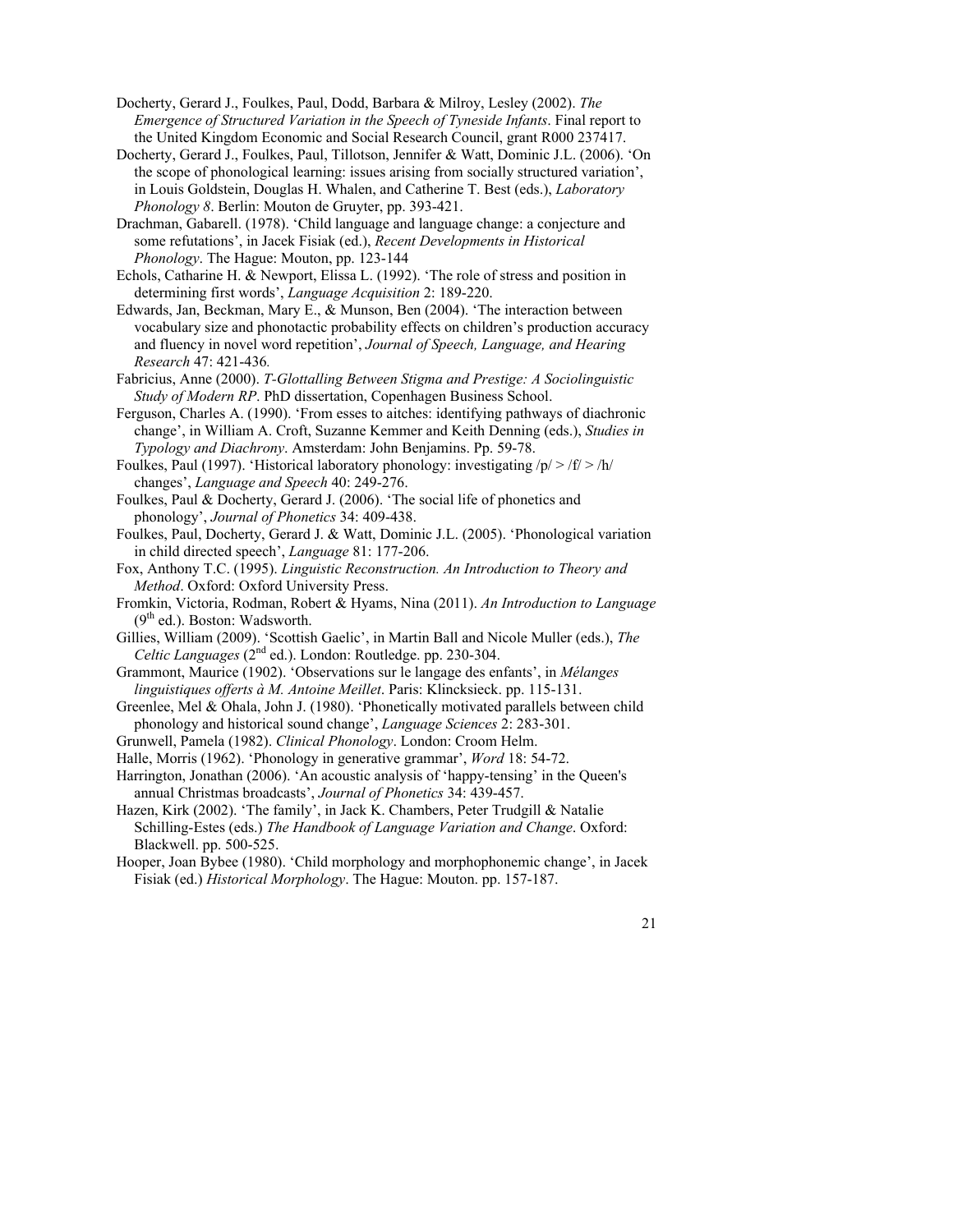- Jaeger, Jeri J. (2005). *Kids' Slips: What Young Children's Slips of the Tongue Reveal about Language Development.* Mahwah, NJ: Lawrence Erlbaum.
- Jespersen, Otto (1922). *Language. Its Nature, Development and Origin*. London: George Allen and Unwin.
- Johnson, Jacqueline S. & Newport, Elissa L. (1989). 'Critical period effects in second language learning: the influence of maturational state on the acquisition of English as a second language', *Cognitive Psychology* 21: 60-99.
- Keller, Rudi (1994) *On Language Change: the Invisible Hand in Language*. London: Routledge.
- Kent, Raymond D. (1981). 'Articulatory-acoustic perspectives on speech development', in Rachel E. Stark (ed.), *Language Behavior in Infancy and Early Childhood*. New York: Elsevier/North-Holland. pp. 105-126.
- Kerswill, Paul (1995). 'Children, adolescents and language change', *Working Papers in Linguistics* 2, Department of Linguistic Science, University of Reading, pp. 201-222.
- Kerswill, Paul & Williams, Ann (2005). 'New towns and koineisation: linguistic and social correlates', *Linguistics* 43: 1023-1048*.*

Kiparsky, Paul (1965). *Phonological Change*. PhD dissertiation, MIT.

- Kiparsky, Paul (1988). 'Phonological Change', in Fritz Newmeyer (ed.), *The Cambridge Survey of Linguistics*, Vol. 1. Cambridge University Press. pp. 363-415
- Labov, William (2001). *Principles of Linguistic Change. Volume 2: Social Factors*. Oxford: Blackwell.
- Lavoie, Lisa (2001). *Consonant Strength: Phonological Patterns and Phonetic Manifestations*. New York: Garland.

Lenneberg, Eric (1967). *Biological Foundations of Language*. New York: Wiley.

- Lieberman, Philip, Crelin, Edmund S., & Klatt, Dennis H. (1972). 'Phonetic ability and related anatomy of the newborn and adult human, Neanderthal man, and the chimpanzee', *American Anthropologist* 84: 287-307.
- Local, John (1982). 'Modelling intonational variability in children's speech', in Suzanne Romaine (ed.) *Sociolinguistic Variation in Speech Communities*. London: Edward Arnold. pp. 85-103.
- Locke, John L. (1983). *Phonological Acquisition and Change.* New York: Academic Press.

Maddieson, Ian (1984). *Patterns of Sounds*. Cambridge: Cambridge University Press.

- Manly, J. M. (1930). 'From generation to generation', in Niels Børgholm, Aage Brusendorff & Carl A. Bodelsen (eds.), *A Grammatical Miscellany Offered to Otto Jespersen on his 70<sup>th</sup> Birthday*. London: George Allen and Unwin. pp. 287-289.
- Meillet, Antoine (1951). *Linguistique Historique et Linguistique Générale* (Volume 2). Paris: Klincksieck.
- Menéndez-Pidal, Ramón (1949). *Manual de Grámatica Histórica Española* (8<sup>th</sup> edition). Madrid: Espasa-Calpe.
- Menn, Lise (1983). 'Development of articulatory, phonetic, and phonological capabilities', in Brian Butterworth (ed.), *Language Production*, vol. 2. London: Academic Press, pp. 3-50.
- Milroy, Lesley (1987). *Language and Social Networks* (2<sup>nd</sup> ed.) Oxford: Blackwell. Müller, Max (1890). *The Science of Language*. New York: Charles Scribner.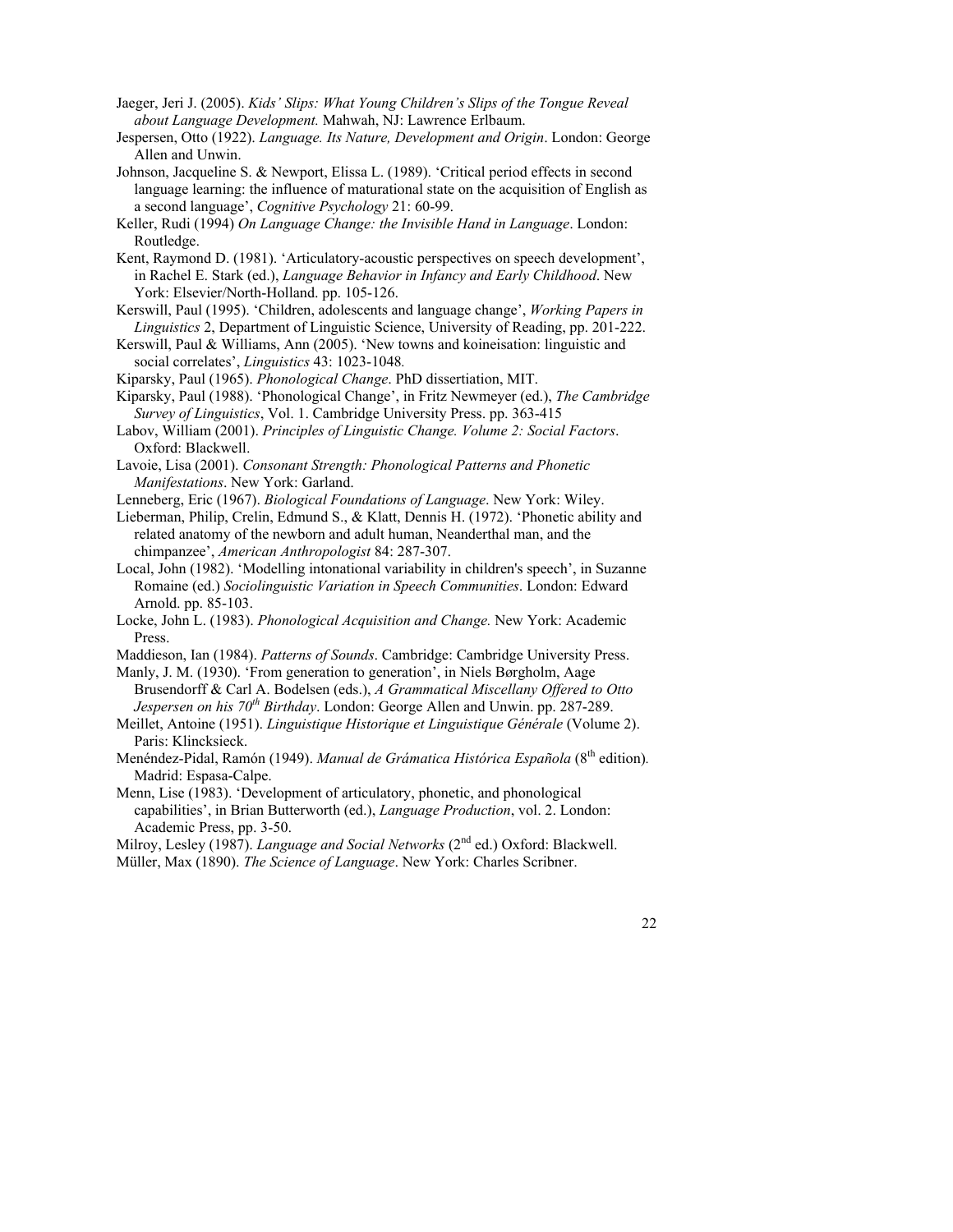- Ohala, John J. (1989). 'Sound change is drawn from a pool of synchronic variation', in Leiv E. Breivik & Ernst H. Jahr (eds.), *Language Change: Contributions to the Study of its Causes*. Berlin: Mouton de Gruyter. pp. 173-198.
- Paul, Hermann (1886). *Prinzipien der Sprachgeschichte* (2nd ed.). Halle: Niemeyer.

Prokosch, Eduard (1939). *A Comparative Germanic Grammar.* Philadelphia: LSA.

- Roberts, Julie (2002). 'Child language variation', in Jack K. Chambers, Peter Trudgill, and Natalie Schilling-Estes (eds.), *The Handbook of Language Variation and Change*. Oxford: Blackwell. pp. 333–348.
- Saussure, Ferdinand de (1915 [1974]). *Course in General Linguistics*. London: Fontana.
- Schleicher, August (1861 [1961]). 'Some observations made on children', in Aaron Bar-Adon and Werner F. Leopold (eds.) *Child Language: a Book of Readings*. Englewood Cliffs: Prentice-Hall. pp. 19-20.
- Shevelov, George Y. (1964). *A Prehistory of Slavic: The Historical Phonology of Common Slavic.* Heidelberg: Carl Winter, Universitätsverlag.
- Smith, Jennifer, Durham, Mercedes & Fortune, Liane (2007). 'Community, caregiver and child in the acquisition of variation in a Scottish dialect', *Language Variation and Change* 19: 63-99.
- Smith, Neil V. (1973). *The Acquisition of Phonology: A Case Study*. Cambridge: Cambridge University Press.
- Snow, David (1998). A prominence account of syllable reduction in early speech development: the child's prosodic phonology of tiger and giraffe. *Journal of Speech, Language, and Hearing Research,* 41: 1171-1184.
- Stampe, David (1969). 'The acquisition of phonetic representation', *Papers from the Fifth Regional Meeting of the Chicago Linguistic Society*, pp. 443-454.
- Stampe, David (1979). *A Dissertation on Natural Phonology*. New York: Garland.
- Stark, Rachel E. (1980). 'Stages of speech development in the first year of life', in Grace Yeni-Komshian, James F. Kavanagh & Charles A. Ferguson (eds.), *Child Phonology,*vol. 1: *Production*. New York: Academic Press. pp. 73-92.
- Stoel-Gammon, Carol (1992). 'Prelinguistic vocal development: Measurement and predictions', in Charles A. Ferguson, Lise Menn, & Carol Stoel-Gammon (eds.), *Phonological Development: Models, Research, Implications*. Timonium, MD: York Press. pp. 439-456
- Storkel, Holly L. (2001). 'Learning new words: Phonotactic probability in language development', *Journal of Speech, Language, and Hearing Research,* 44: 1321-1337.
- Sully, James. (1896). *Studies of Childhood*. New York: D. Appleton.
- Sweet, Henry (1888). *A History of English Sounds*. Oxford: Clarendon Press.
- Tagliamonte, Sali & D'Arcy, Alex (2009). 'Peaks beyond phonology: adolescence, incrementation, and language change', *Language* 85: 58-108.
- Trudgill, Peter (2004). *New-Dialect Formation: The Inevitability of Colonial Englishes*. Edinburgh: Edinburgh University Press.
- Vihman, Marilyn M. (1978). 'Consonant harmony: its scope and function in child language', in Joseph H. Greenberg, Charles A. Ferguson & Edith A. Moravcsik (eds.), *Universals of Human Language*. Stanford, CA: Stanford University Press. pp. 281- 334.
- Vihman, Marilyn M. (1980). 'Sound change and child language', in Elizabeth C. Traugott, Rebecca La Brum and Susan Shepherd (eds.) *Papers from the 4th*
- 23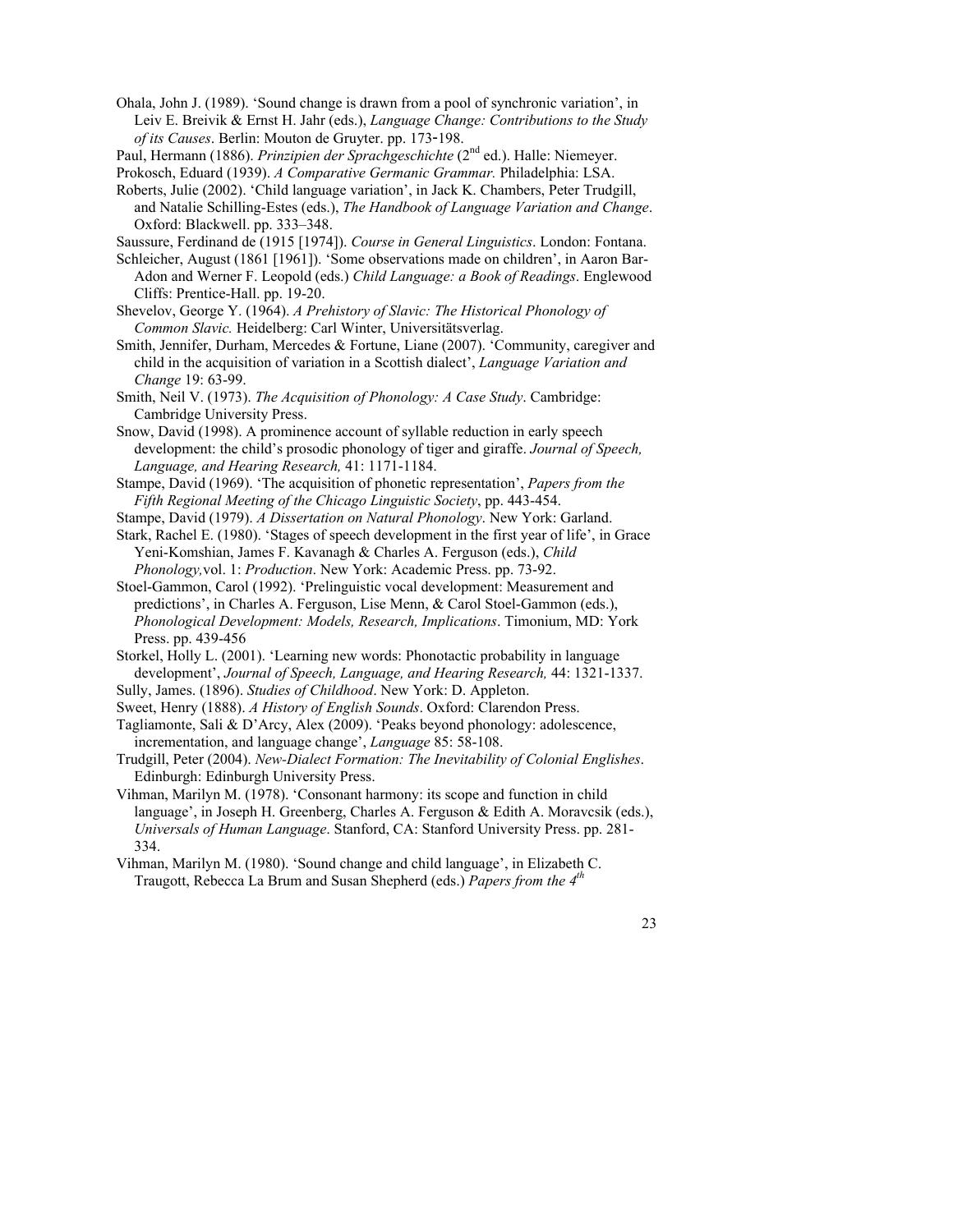*International Conference on Historical Linguistics*. Amsterdam: John Benjamins. pp. 303-320.

- Vihman, Marilyn M. (1981). 'Phonology and the development of the lexicon: evidence from children's errors', *Journal of Child Language* 8: 239-264.
- Vihman, Marilyn M. (1996). *Phonological Development*. Oxford: Blackwell.
- Vihman, Marilyn M., DePaolis, Rory A. & Davis, Barbara L. (1998). 'Is there a 'trochaic bias' in early word learning? Evidence from English and French', *Child Development*, 69: 933-947.
- Vihman, Marilyn M., Keren-Portnoy, Tamar, Bidgood, Amy, McGillion, Michelle &Whitaker, Chris. (submitted). 'Late talking toddlers: Relating early phonological development to later language advance', *Journal of Speech, Language, and Hearing Research*.
- Weinreich, Uriel, Labov, William and Herzog Marvin I. (1968). 'Empirical foundations for a theory of language change', in Winfred P. Lehmann and Yakov Malkiel (eds.) *Directions for Historical Linguistics: A Symposium*. Austin: University of Texas Press. pp. 95-195.
- Yeni-Komshian, Grace H., Kavanagh, J. F. & Ferguson, Charles A. (eds.), *Child Phonology, vol. 1: Production.* New York: Academic Press.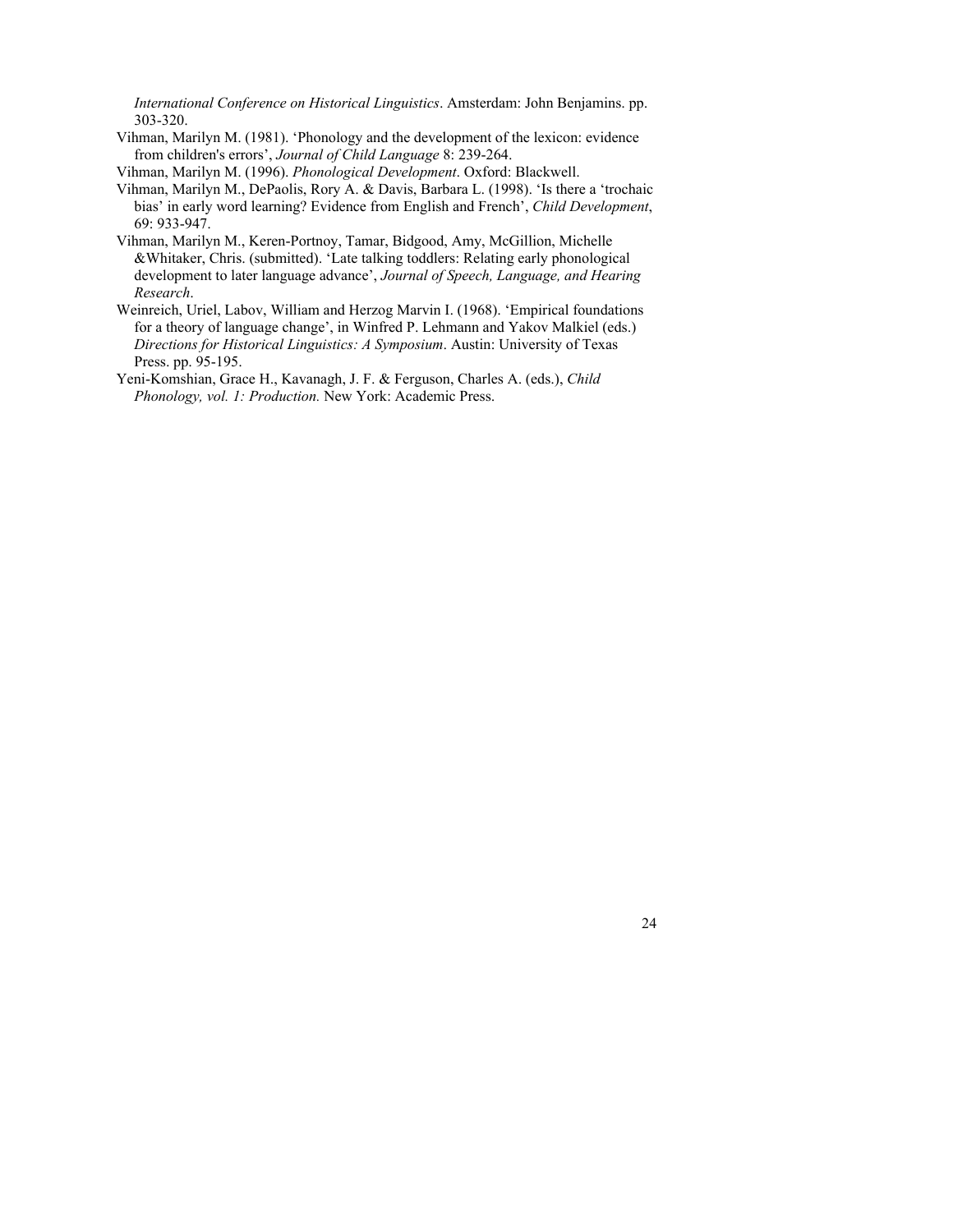# TABLES AND FIGURES

|                              | Typically developing $(N = 11)$ |               | Late talkers $(N = 21)$ |        |               |                 |
|------------------------------|---------------------------------|---------------|-------------------------|--------|---------------|-----------------|
|                              | tokens                          | $\frac{0}{0}$ | children                | tokens | $\frac{0}{0}$ | children        |
| stopping - ð                 | 108                             | 11.46         | 10                      | 280    | 12.13         | 19              |
| C deletion                   | 91                              | 9.66          | 11                      | 211    | 9.14          | 20              |
| velar fronting               | 82                              | 8.70          | 5                       | 125    | 5.41          | $10\,$          |
| gliding $(r, 1)$             | 67                              | 7.11          | 9                       | 168    | 7.28          | 17              |
| lisping                      | 58                              | 6.16          | $\overline{7}$          | 115    | 4.98          | 14              |
| palatalisation               | 41                              | 4.35          | $\overline{7}$          | 128    | 5.54          | 11              |
| gliding (other)              | 37                              | 3.93          | $\overline{7}$          | 48     | 2.08          | $\tau$          |
| C insertion                  | 32                              | 3.40          | 8                       | 81     | 3.51          | 16              |
| l-vocalisation               | 32                              | 3.40          | 6                       | 36     | 1.56          | 5               |
| glottal stopping             | 30                              | 3.18          | 5                       | 35     | 1.52          | $\overline{8}$  |
| weak syll. deletion          | 26                              | 2.76          | 6                       | 84     | 3.64          | $\overline{15}$ |
| CC reduction - Cr            | 25                              | 2.65          | 6                       | 61     | 2.64          | $\,8\,$         |
| CC reduction - sC            | 23                              | 2.44          | $\overline{5}$          | 58     | 2.51          | 10              |
| ð-substitution               | 20                              | 2.12          | 5                       | 26     | 1.13          | 5               |
| fricativisation              | 20                              | 2.12          | 6                       | 71     | 3.07          | 14              |
| velarisation                 | 20                              | 2.12          | $\overline{4}$          | 71     | 3.07          | 10              |
| affricate reduction          | 16                              | 1.70          | 5                       | 64     | 2.77          | 11              |
| CC reduction -<br>other      | 15                              | 1.59          | 5                       | 53     | 2.30          | 15              |
| nasalisation                 | 15                              | 1.59          | $\overline{c}$          | 48     | 2.08          | 8               |
| affricativisation            | 14                              | 1.49          | $\overline{3}$          | 54     | 2.34          | 9               |
| CC reduction - Cl            | 14                              | 1.49          | $\overline{3}$          | 39     | 1.69          | $\overline{8}$  |
| nasal-lateral<br>alternation | 14                              | 1.49          | 3                       | 21     | 0.91          | 5               |
| lateralisation               | 13                              | 1.38          | 3                       | 15     | 0.65          | $\mathbf{1}$    |
| syllable insertion           | 12                              | 1.27          | $\overline{2}$          | 27     | 1.17          | 8               |
| C harmony                    | 11                              | 1.17          | $\overline{3}$          | 39     | 1.69          | 10              |
| blending                     | 11                              | 1.17          | $\overline{3}$          | 19     | 0.82          | $\overline{4}$  |
| v-substitution               | 11                              | 1.17          | $\overline{4}$          | 9      | 0.39          | $\mathbf{1}$    |
| CC deletion                  | 9                               | 0.96          | $\overline{2}$          | 11     | 0.48          | $\overline{c}$  |
| metathesis                   | 9                               | 0.96          | $\overline{\mathbf{3}}$ | 16     | 0.69          | $\overline{5}$  |
| palatal fronting             | 9                               | 0.96          | $\overline{2}$          | 13     | 0.56          | $\overline{2}$  |
| contiguous<br>assimilation   | 8                               | 0.85          | 1                       | 18     | 0.78          | $\overline{3}$  |

*Table 1. Phonological process use by children aged 2;4 to 4;2, based on a 100-utterance sample for each child and ordered by tokens with errors in the speech of the typically developing children (TD). '%' refers to proportion of all errors identified in sample.*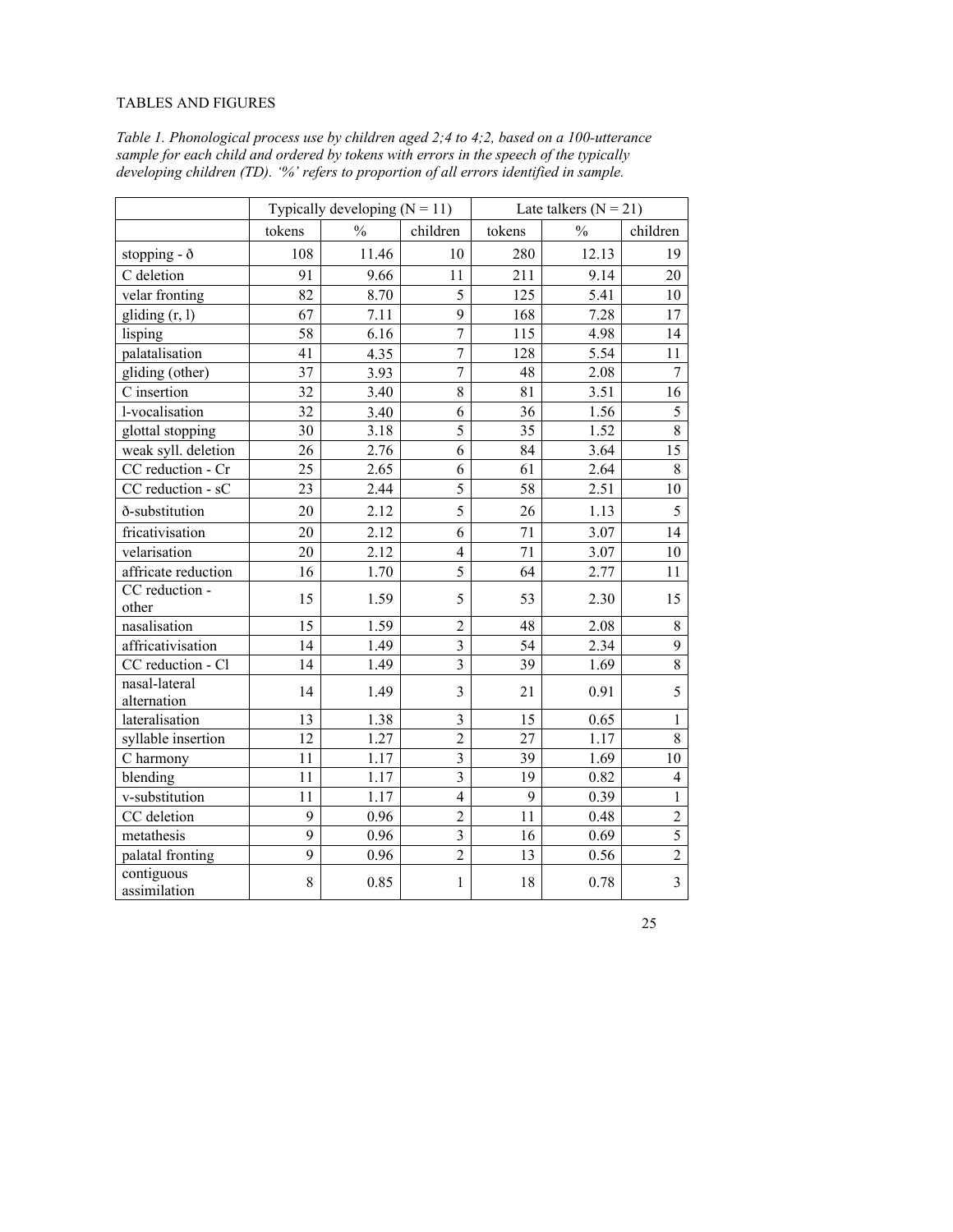| glide stopping         | 8              | 0.85 | 3        | 9              | 0.39 | 3  |
|------------------------|----------------|------|----------|----------------|------|----|
| l-stopping             | $\mathbf{r}$   | 0.74 | 2        | $\overline{7}$ | 0.30 | ∍  |
| stopping - s           | $\mathbf{r}$   | 0.74 | 2        | 39             | 1.69 | 6  |
| $\theta$ -substitution | ⇁              | 0.74 |          | 26             | 1.13 | 6  |
| labialisation          | 5              | 0.53 | $\theta$ | 56             | 2.43 | 11 |
| glottalisation         | 4              | 0.42 |          | 13             | 0.56 | 2  |
| stopping $- z$         | 4              | 0.42 | $\theta$ | 17             | 0.74 | 3  |
| nasal-stopping         | $\overline{2}$ | 0.21 | $\theta$ | 26             | 1.13 | 7  |
| stopping - f           | 2              | 0.21 |          | 46             | 1.99 |    |
| stopping - $\int$      | 2              | 0.21 |          | 3              | 0.13 |    |
| degliding              |                | 0.11 | $\theta$ | 9              | 0.39 | 2  |
| stopping - v           | $\theta$       | 0.00 | $\theta$ | 14             | 0.61 | 4  |
|                        | 942            |      |          | 2,309          |      |    |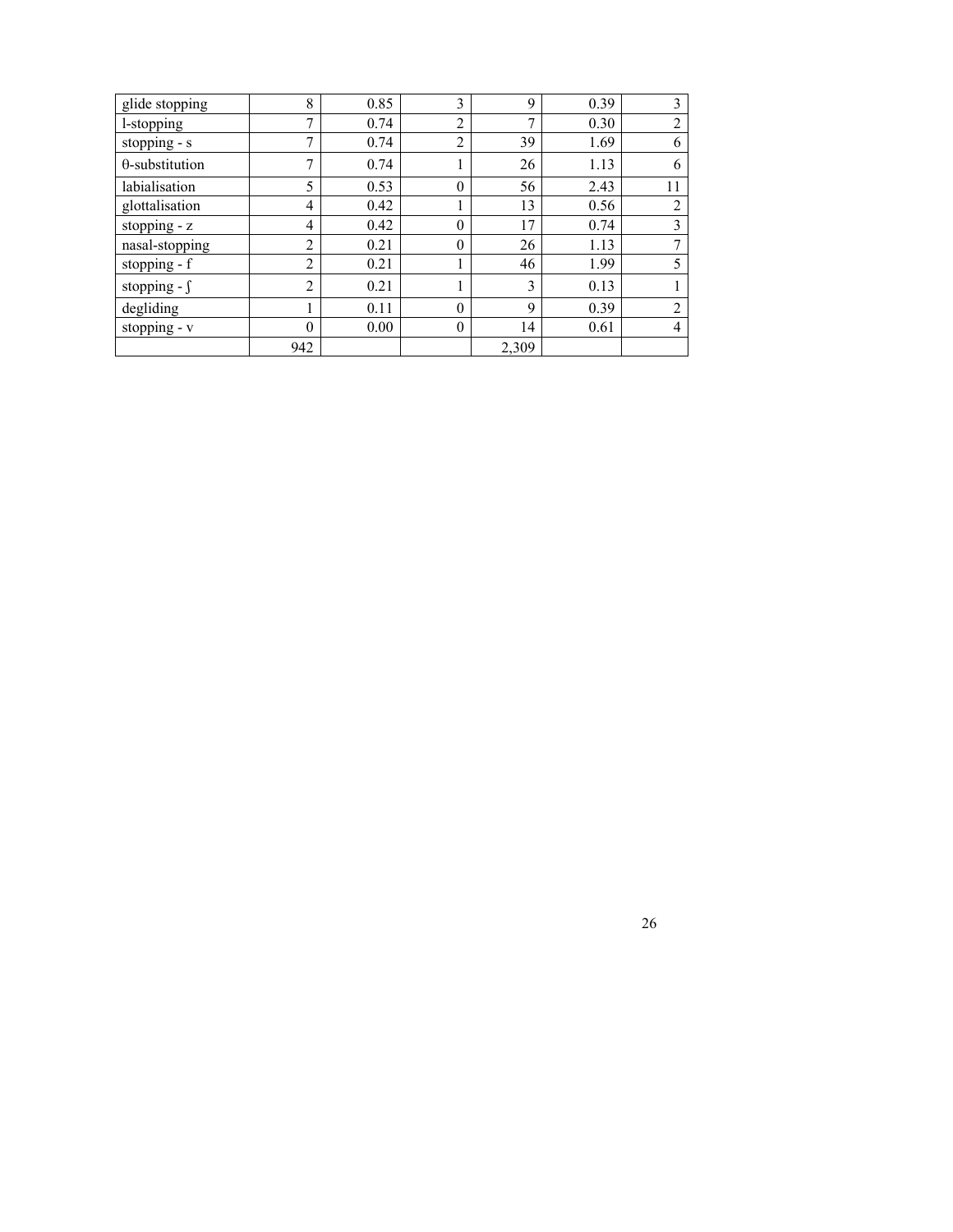# *Table 2: phonological contexts included in /t/ analysis*

| context | definition                              | examples          |
|---------|-----------------------------------------|-------------------|
| initial | word-initial pre-vowel                  | teddy, top, table |
| medial  | $(\#)V$ , foot-internal                 | water, it is      |
|         |                                         | little, bottle    |
|         | T-to-R contexts                         | put a, get on     |
| final   | turn final; excludes consonant clusters | cat, boat, what?  |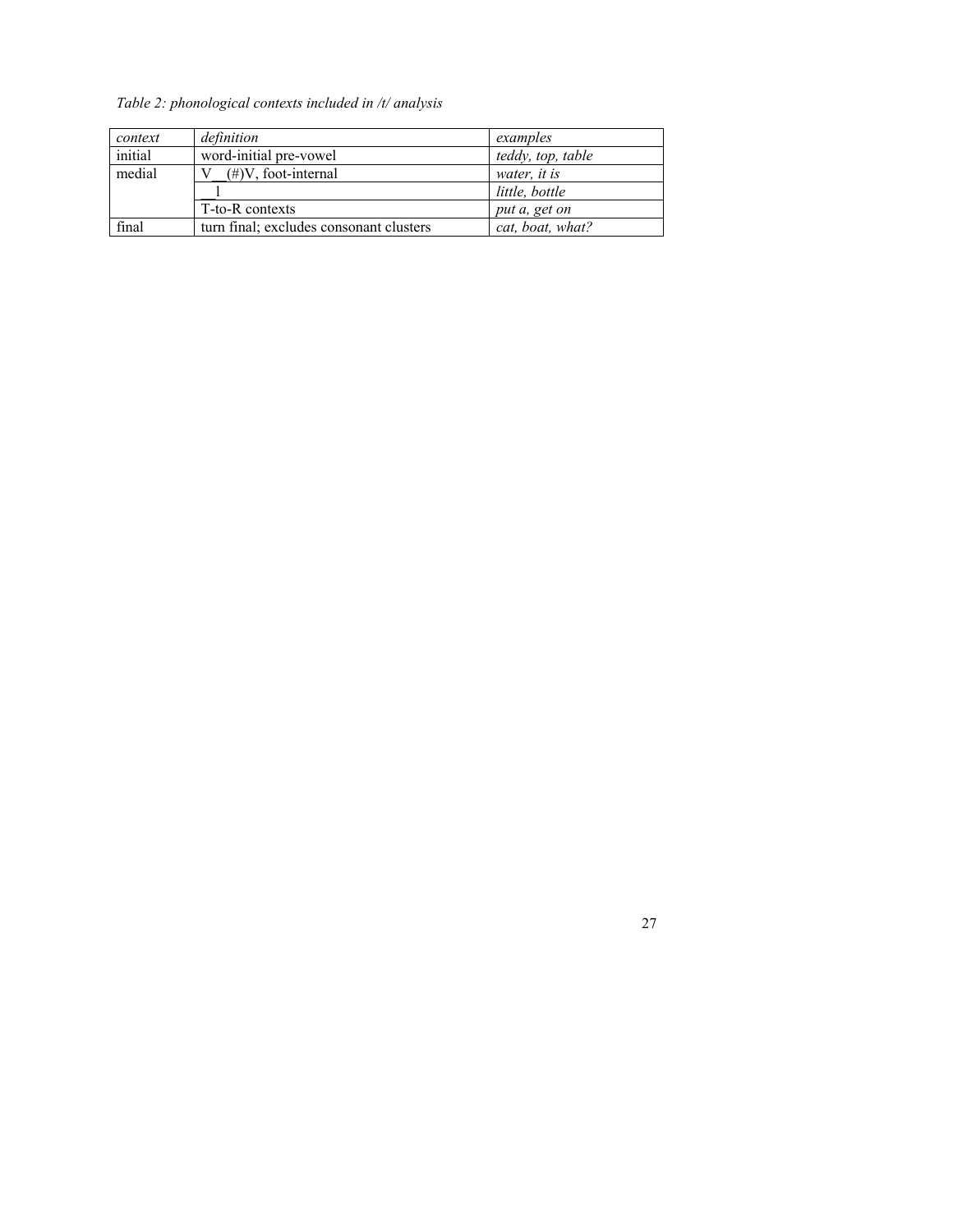# *Table 3:* variants of /t/ found in child corpus

| context    |                       | accurate                               | <i>inaccurate (examples)</i>                                                     |  |
|------------|-----------------------|----------------------------------------|----------------------------------------------------------------------------------|--|
| initial    |                       | $t t^h t^s$                            | $tf$ $t$ $\theta$ $\theta$ $s$ $c$ $c$ <sup><math>h</math></sup> $k$ $x$ $q$ $h$ |  |
| medial     | $(\#)V$ foot-internal | t t <sup>h</sup> t <sup>s</sup> r d d? |                                                                                  |  |
|            |                       | t t <sup>h</sup> t <sup>s</sup> r d d? | deletion                                                                         |  |
|            | T-to-R contexts       | $t th ts r d d$ ? $1 v$                | consonant harmony                                                                |  |
| turn-final |                       | t the t <sup>s</sup> $2h$ t f          |                                                                                  |  |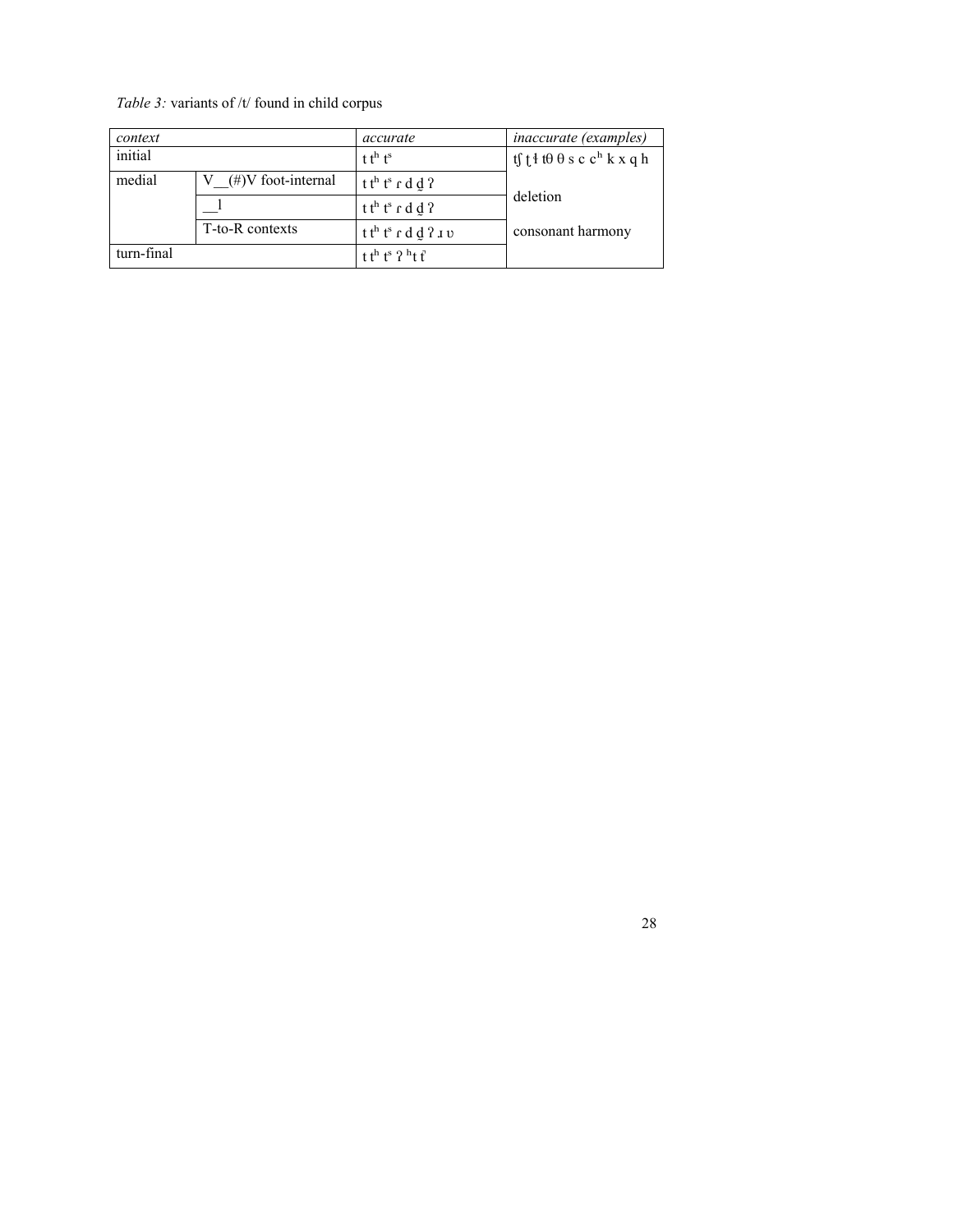*Table 4: common sound changes affecting /t/*

| type             | source               | language(s)      | notes                     |
|------------------|----------------------|------------------|---------------------------|
| 1. voicing/      | Lavoie $(2001)$      | Urubu-Kapoor     |                           |
| deaspiration     |                      |                  |                           |
| 2. place change, | Scheer (this volume) | Hawai'ian        | rare; mainly occurs       |
| e.g. $/t$ > $/k$ | Blevins (2004: 123)  | Austronesian     | where where $/k/$ is      |
|                  | Fox (1995: 82)       |                  | lacking in inventory      |
| 3. frication/    | Ohala (2005)         | Mvumbo           | mainly occurs pre-close   |
| affrication      | Lavoie $(2001)$      | West Greenlandic | vowel or intervocalically |
| 4. $/t$ > /h/    | Gillies (2009: 251)  | Scottish Gaelic  | synchronic mutation       |
| 5. deletion      | Blevins (2004: 165)  | 50 Australian    | rare in initial position, |
|                  |                      | aboriginal lgs   | more common elsewhere     |
| 6. glottaling    | Fabricius (2000) etc | English          |                           |
| pre-aspiration   | Silverman (2003)     | Icelandic        | mostly in final contexts  |
| 8. consonant     | Blevins (2004: 230)  | ?                | rare in sound change      |
| harmony          |                      |                  |                           |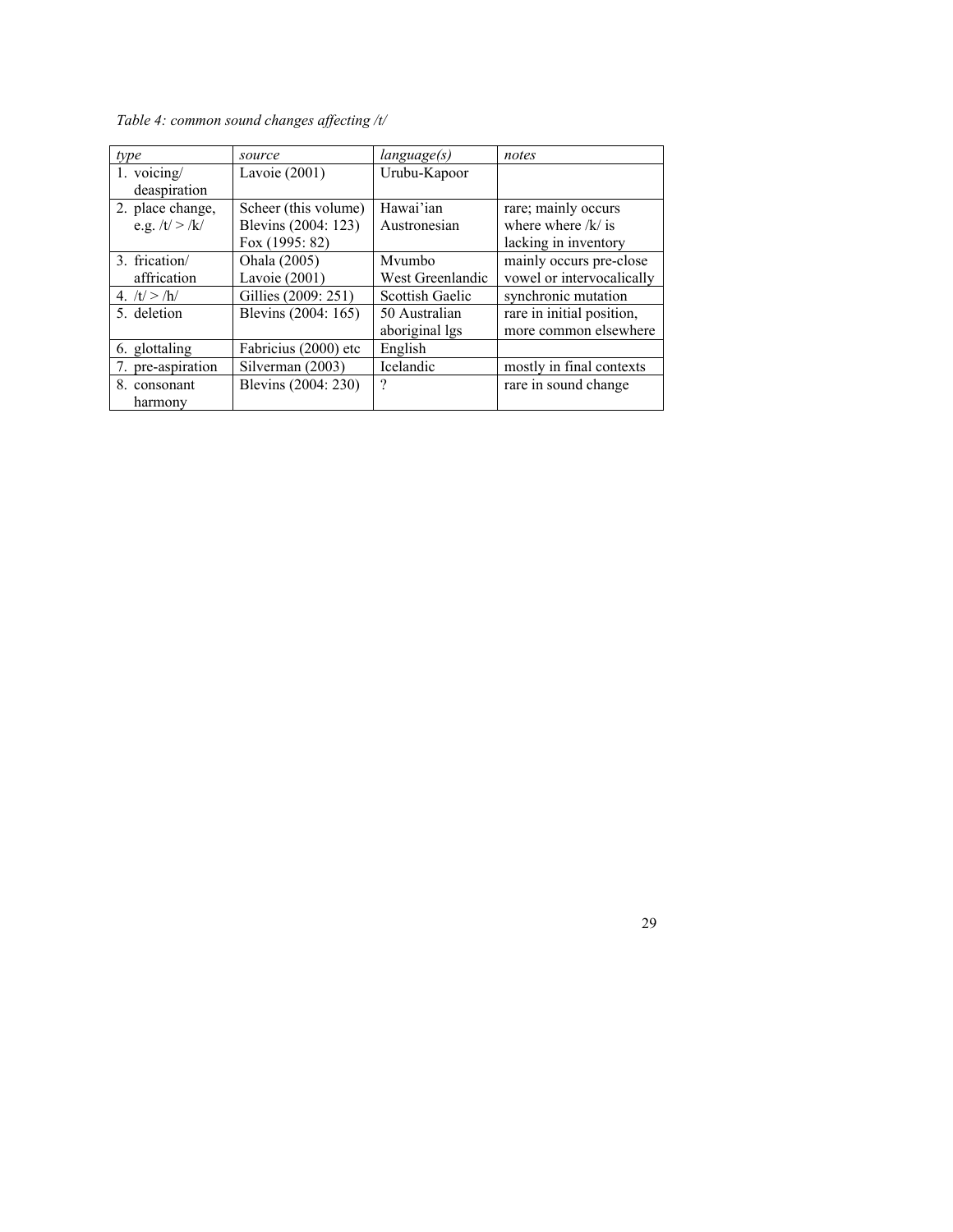

*Figure 1: accuracy and error types (%) by age group, initial /t/. Accuracy is plotted against the right axis, error types against the left axis.*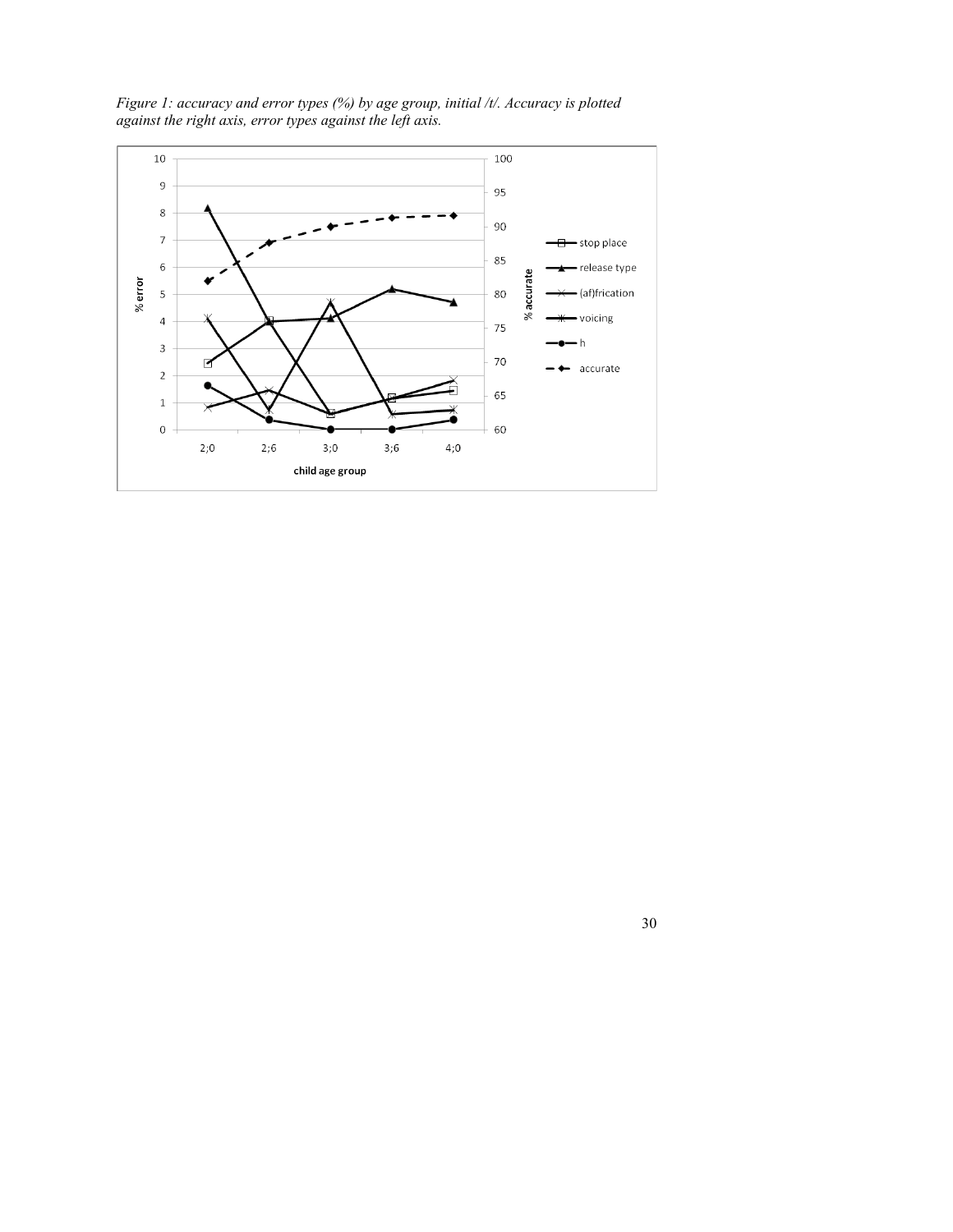*Figure 2: accuracy and error types (%) by age group, medial /t/. Accuracy is plotted against the right axis, error types against the left axis.*

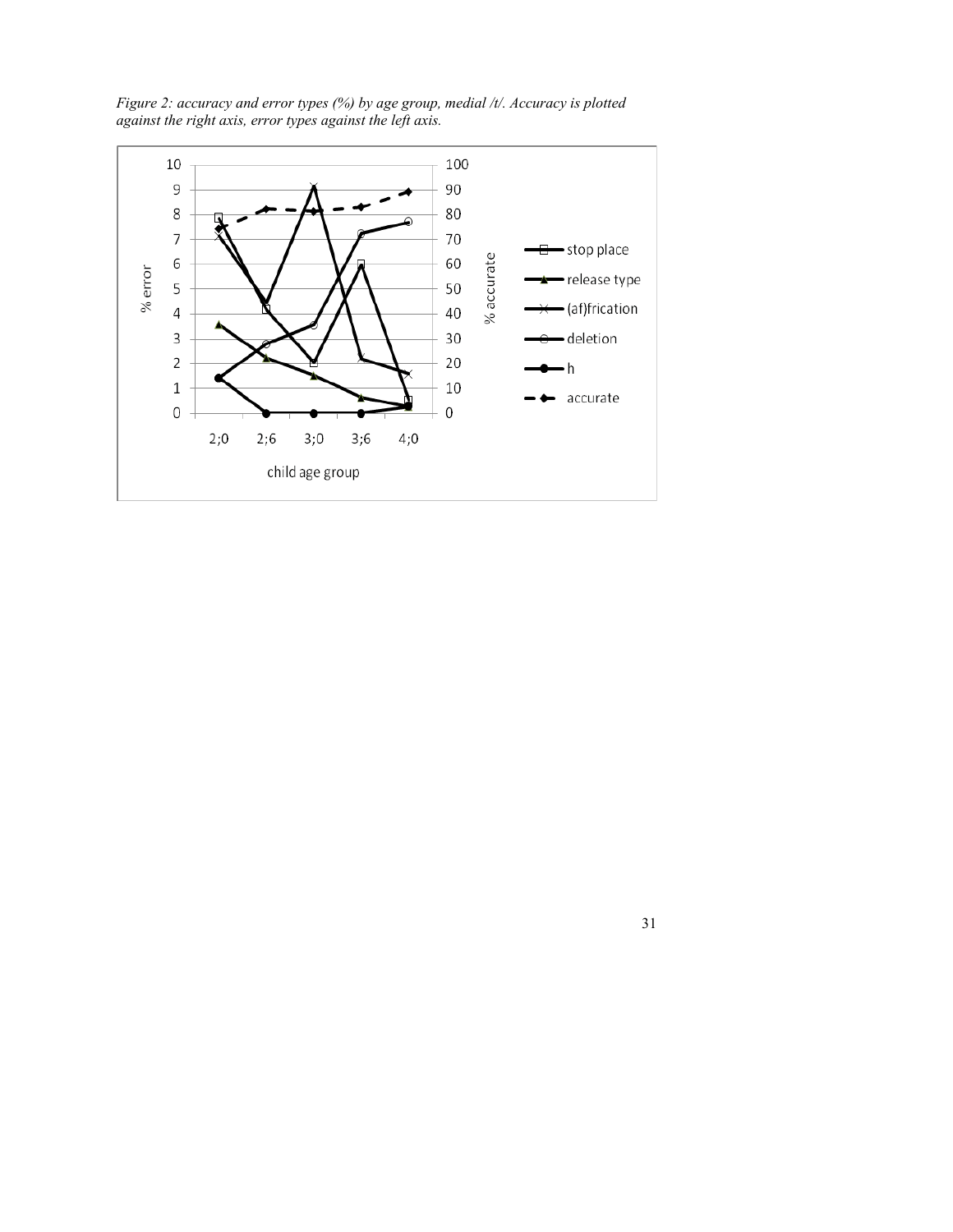*Figure 3: accuracy and error types (%) by age group, final /t/. Accuracy is plotted against the right axis, error types against the left axis.*

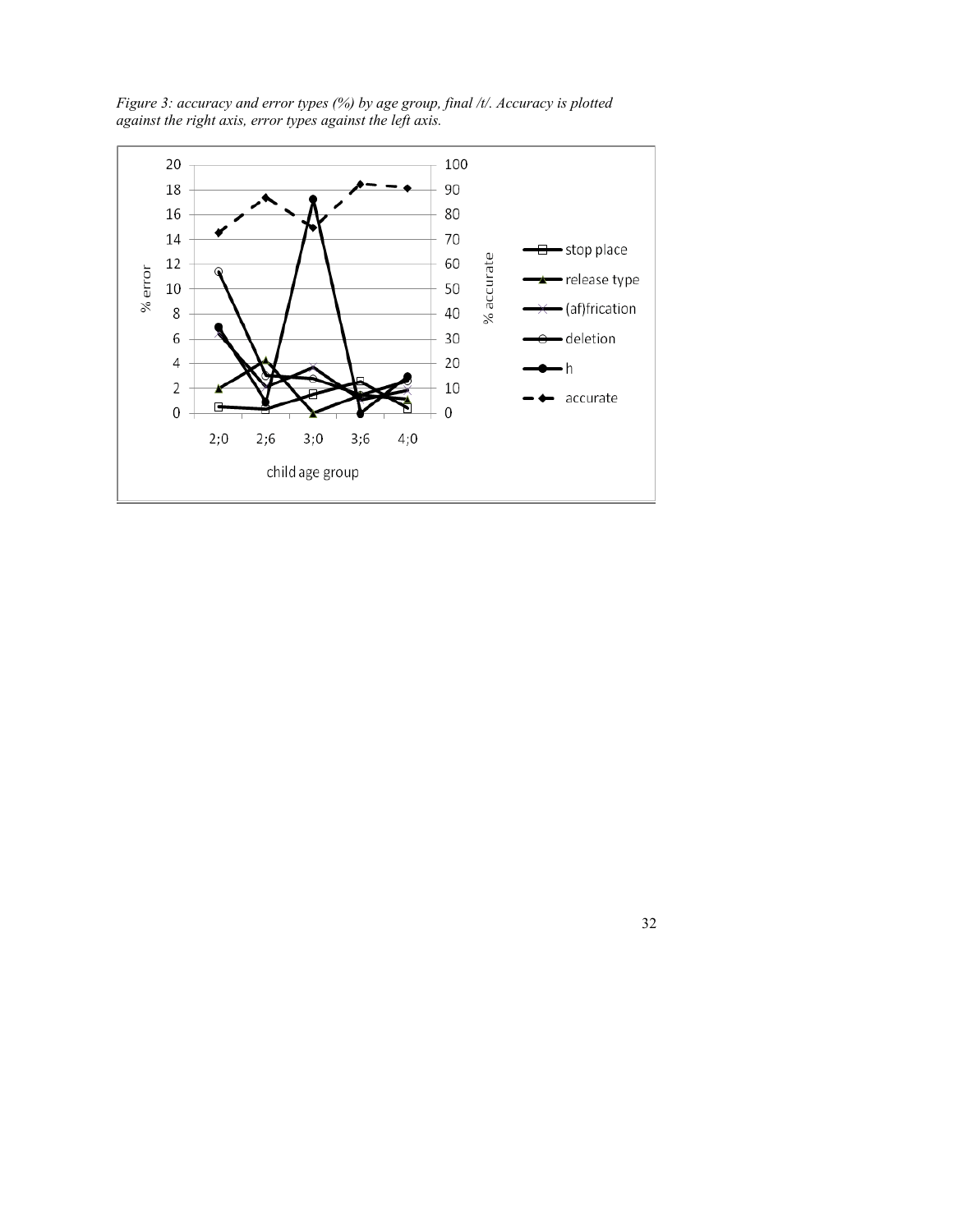

*Figure 4: glottal stop usage (%) by age group, final /t/. 8 speakers per age group. (Note that some data points are wholly overlapped.)*

#### **Acknowledgements**

 $\overline{a}$ 

We record our gratitude to Michelle McGillion and Helena Sears, who helped to transcribe the developmental data reported in section 4.1, and especially to Amy Bidgood, who not only helped to transcribe but also checked all of the transcripts and identified processes for the 32 children. We also thank Dominic Watt and Jenny Tillotson, who transcribed the Newcastle data reported in section 4.2. Bill Haddican, Damien Hall, Tamar Keren-Portnoy, Ghada Khattab, Carmen Llamas and Dominic Watt provided helpful comments on the work presented here.

 $<sup>1</sup>$  '[a]ll of the phonetic, morphological and syntactic changes that characterise the life of</sup> languages are found in the speech of children'.